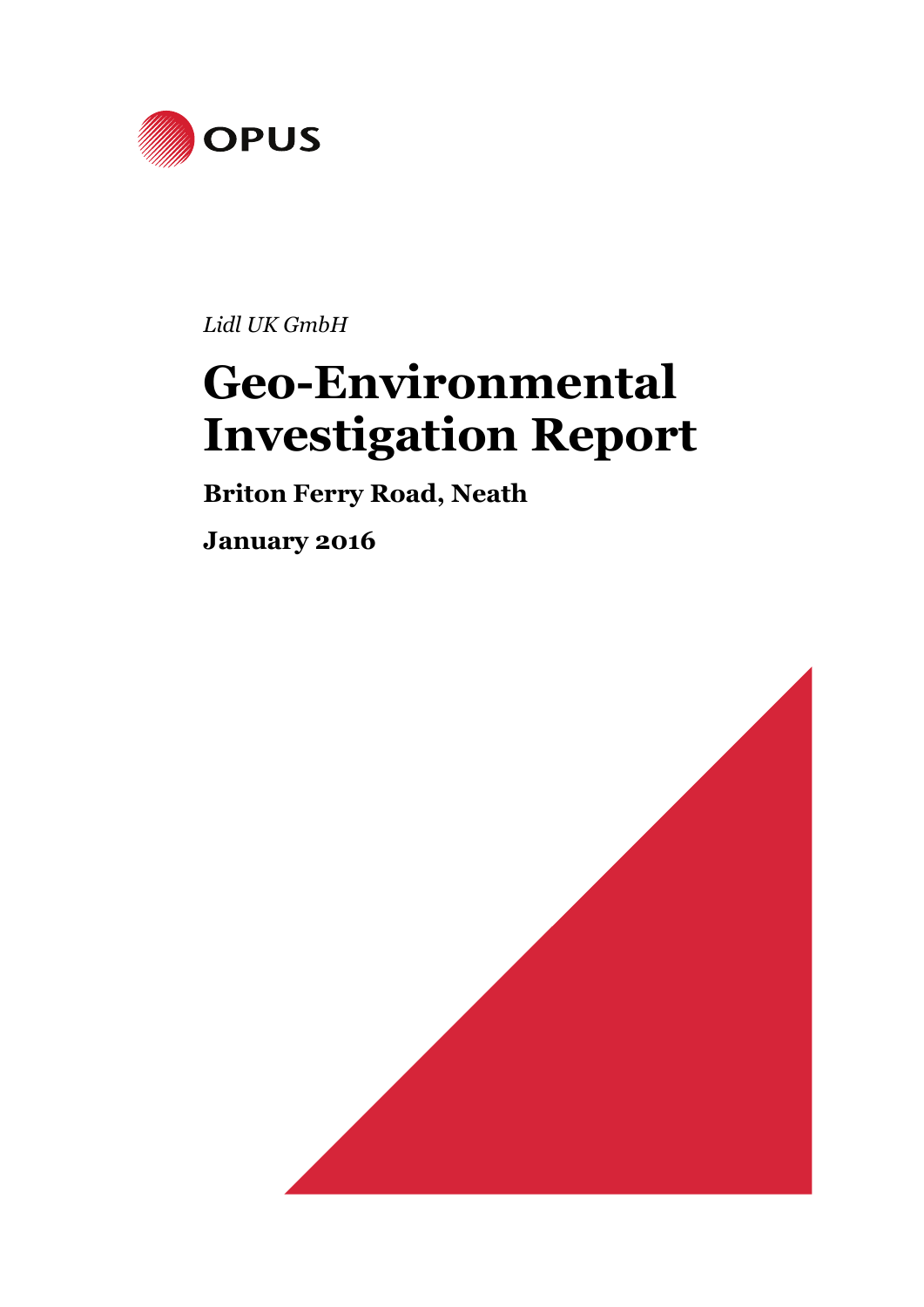

*Lidl UK GmbH*

# **Geo-Environmental Investigation Report**

**Briton Ferry Road, Neath**

**January 2016** 

Chris Charlton Graduate Geo-Environmental Engineer

Reviewed By<br>  $\frac{1}{2}$   $\frac{1}{2}$   $\frac{1}{2}$   $\frac{1}{2}$   $\frac{1}{2}$   $\frac{1}{2}$   $\frac{1}{2}$   $\frac{1}{2}$   $\frac{1}{2}$   $\frac{1}{2}$   $\frac{1}{2}$   $\frac{1}{2}$   $\frac{1}{2}$   $\frac{1}{2}$   $\frac{1}{2}$   $\frac{1}{2}$   $\frac{1}{2}$   $\frac{1}{2}$   $\frac{1}{2}$   $\frac{1}{2}$   $\frac{1}{2}$ 

Steven Dempsey Principal Geo-Environmental Engineer

Approved for Release By

Phil Edge Principal Geo-Environmental Engineer

Prepared By<br>
Charles Charles Burmingham Office<br>
So also Barkida Burmingham Pusinese Birmingham Office S3, 3800 Parkside, Birmingham Business Park Birmingham, B37 7YG United Kingdom

Facsimile: +44 121 788 0757

Status: Final

Date: January 2016 Reference: CC/J-B0756.00 (R01)

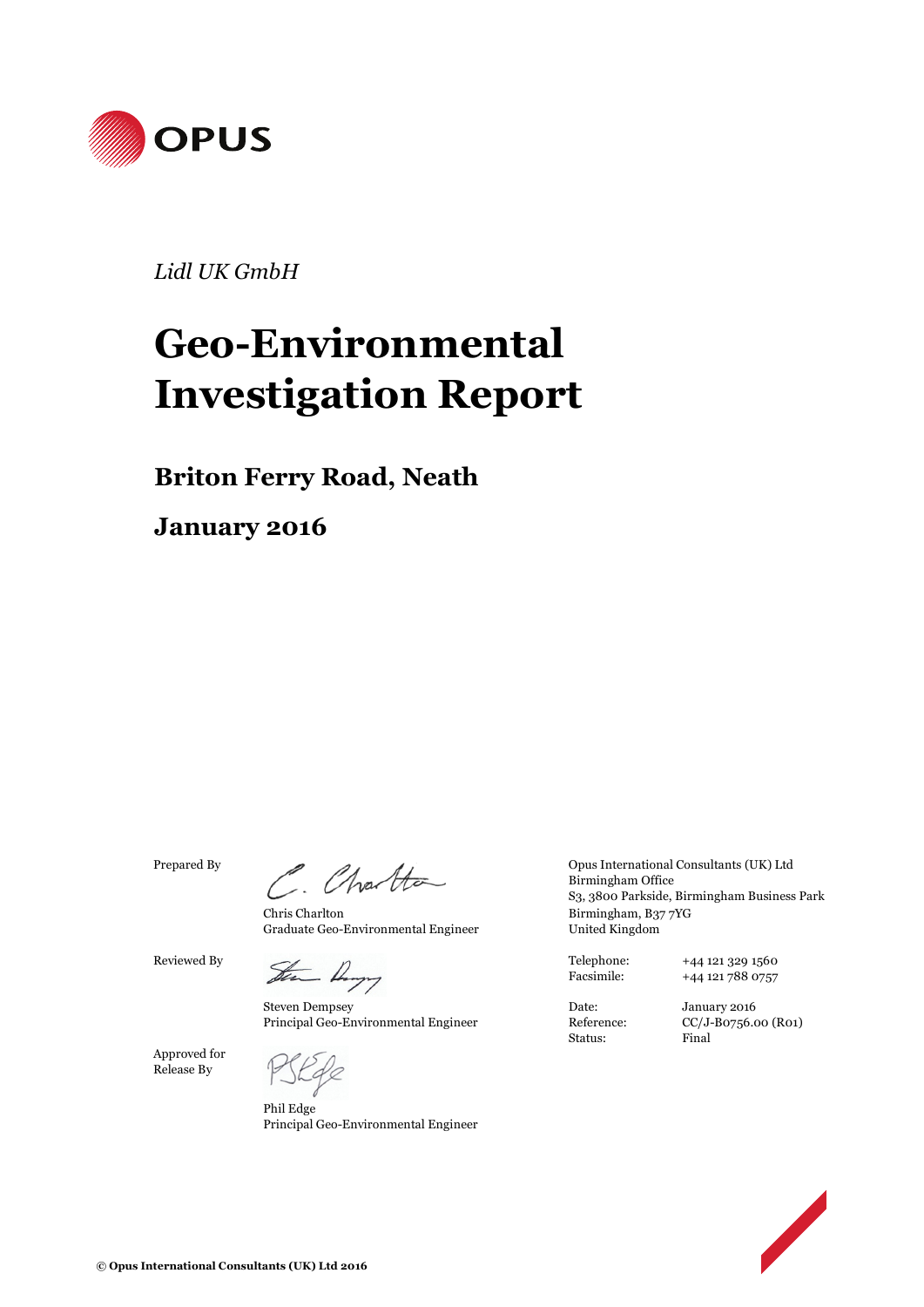# **Contents**

| $\mathbf{A}$            |     |  |
|-------------------------|-----|--|
| 1                       |     |  |
|                         | 1.1 |  |
|                         | 1.2 |  |
|                         | 1.3 |  |
| $\mathbf{2}$            |     |  |
|                         | 2.1 |  |
|                         | 2.2 |  |
| 3                       |     |  |
|                         | 3.1 |  |
|                         | 3.2 |  |
|                         | 3.3 |  |
|                         | 3.4 |  |
|                         | 3.5 |  |
|                         | 3.6 |  |
|                         | 3.7 |  |
| $\overline{\mathbf{4}}$ |     |  |
|                         | 4.1 |  |
|                         | 4.2 |  |
|                         | 4.3 |  |
|                         | 4.4 |  |
|                         | 4.5 |  |
| $\overline{5}$          |     |  |
|                         | 5.1 |  |
|                         | 5.2 |  |
|                         | 5.3 |  |
|                         | 5.4 |  |
|                         | 5.5 |  |
|                         | 5.6 |  |
|                         | 5.7 |  |
| 6                       |     |  |
|                         | 6.1 |  |
|                         | 6.2 |  |
|                         | 6.3 |  |
|                         | 6.4 |  |
|                         | 6.5 |  |
|                         | 6.6 |  |
|                         | 6.7 |  |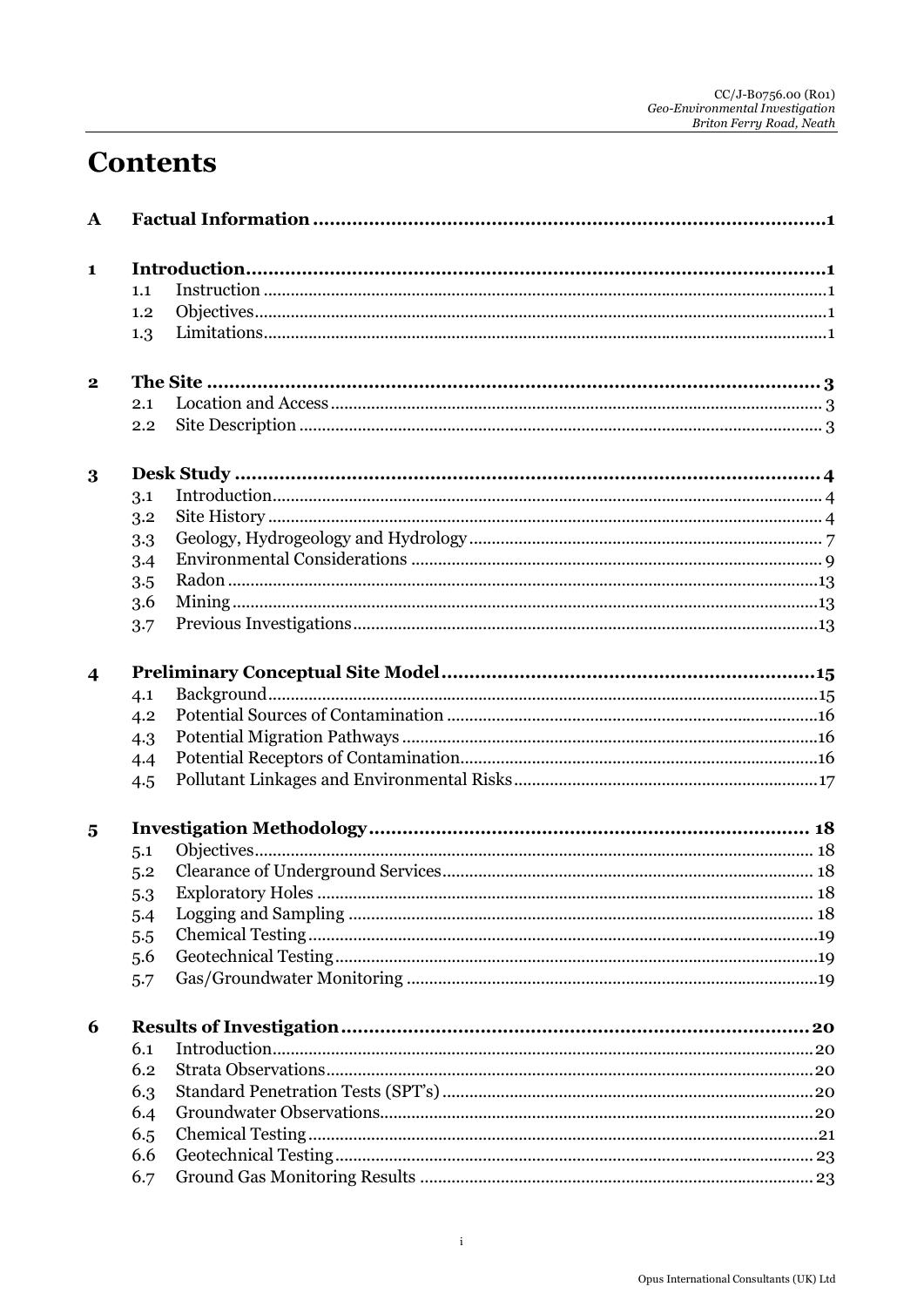# CC/J-B0756.00 (R01)<br>Geo-Environmental Investigation<br>Briton Ferry Road, Neath

| $\overline{7}$ |     |  |
|----------------|-----|--|
|                | 7.1 |  |
|                | 7.2 |  |
|                | 7.3 |  |
|                | 7.4 |  |
|                | 7.5 |  |
|                | 7.6 |  |
|                | 7.7 |  |
|                | 7.8 |  |
|                |     |  |
| 8              |     |  |
|                | 8.1 |  |
|                | 8.2 |  |
|                | 8.3 |  |
|                | 8.4 |  |
|                | 8.5 |  |
|                | 8.6 |  |
|                | 8.7 |  |

#### **Drawings**

| J-B0756.00/G001-A | Site Location Plan                    |
|-------------------|---------------------------------------|
| J-B0756.00/G002-A | <b>Exploratory Hole Location Plan</b> |
| 1219/SK01         | Proposed Layout Plan                  |

### **Appendices**

| Appendix A | Site Photographs                     |
|------------|--------------------------------------|
| Appendix B | <b>Historical Maps</b>               |
| Appendix C | <b>Environmental Database Report</b> |
| Appendix D | <b>Coal Mining Report</b>            |
| Appendix E | <b>Exploratory Hole Records</b>      |
| Appendix F | <b>Chemical Analysis Results</b>     |
| Appendix G | Gas/Groundwater Monitoring Results   |
| Appendix H | Human Health Risk Assessment         |
|            |                                      |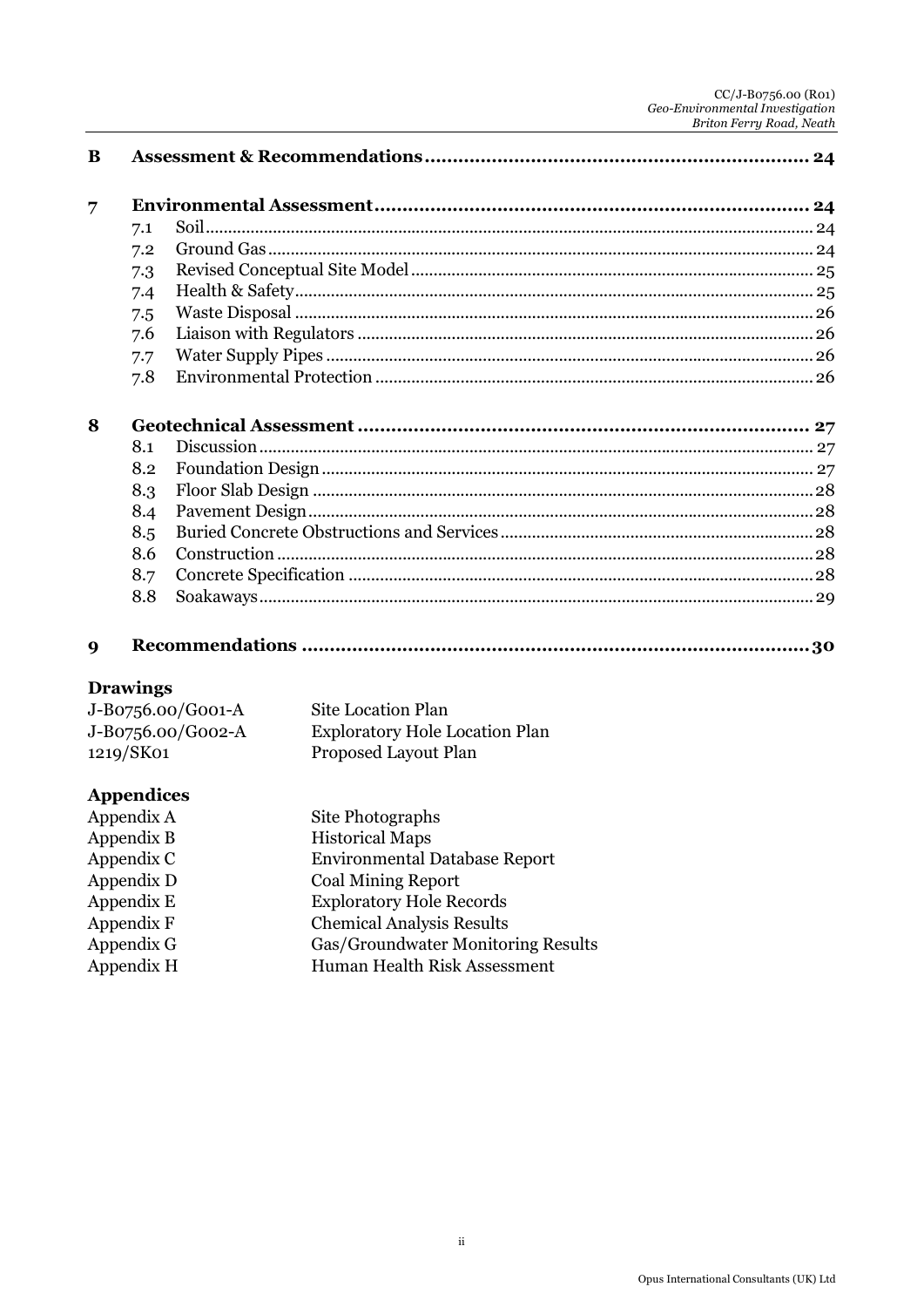# **A Factual Information**

# **1 Introduction**

### **1.1 Instruction**

- 1.1.1 Opus International Consultants (Opus) were instructed by Lidl UK GmbH (The Client) to carry out a Geo-Environmental Investigation of a site off Briton Ferry Road (A474), Neath.
- 1.1.2 Lidl UK GmbH propose to re-develop the site with the construction of a new food store with associated delivery area and car parking the adjacent site to the south-west currently occupied by Lidl will be demolished and re-developed for additional car parking. The proposed layout is detailed on the appended **Mistral Architects and Surveyors Proposed Site Plan (Drawing 1219 SK01 dated 27/04/2015)**

### **1.2 Objectives**

1.2.1 The objectives of this Geo-Environmental Investigation were to obtain information relating to the ground conditions beneath the site in order to determine suitable methods of design and construction for foundations, floor slabs and external pavements for the proposed development, and to identify any ground contamination in order to enable formulation of an appropriate remediation strategy for the proposed development if necessary.

### **1.3 Limitations**

- 1.3.1 This report has been prepared by Opus with all reasonable skill, care and attention within the terms of the Contract with the Client, Lidl UK GmbH, and taking account of the information made available by the Client, as well as the manpower and resources devoted to it by agreement with the Client. Opus disclaims any responsibility to the Client and others in respect of any matters outside the scope of the above Contract.
- 1.3.2 This report has been produced on behalf of the Client and no responsibility is accepted to any Third Party for all or any part. This report should not be relied upon or transferred to any other parties without the express written authorisation of Opus. If any unauthorised Third Party comes into possession of this report, they rely on it at their own risk and the authors owe them no duty of care or skill.
- 1.3.3 The desk study information has been obtained from a variety of sources, which Opus believes are reliable. Nevertheless, Opus cannot and does not guarantee the authenticity or reliability of the information it has relied upon from these sources.
- 1.3.4 Whilst this report may express an opinion on the possible configuration of strata, groundwater, ground gas and contaminants between or beyond exploratory hole positions or on the possible presence of features based on either visual, verbal or published evidence, this is for guidance only, and no liability can be accepted for its accuracy.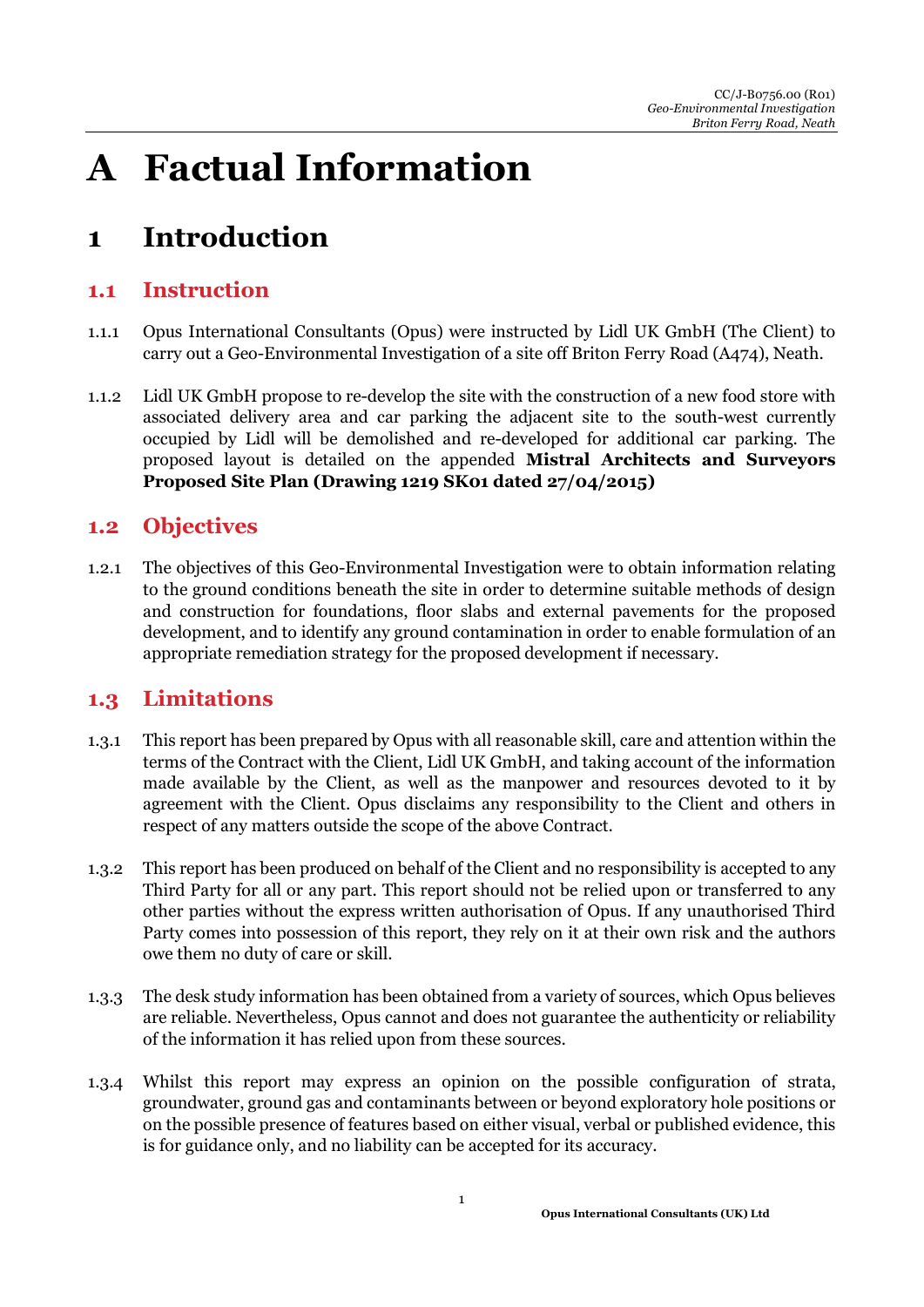- 1.3.5 The comments on groundwater and ground gas conditions are based on observations made at the time of the investigation. It should be noted, however, that groundwater levels and ground gas concentrations may vary from those reported due to seasonal or other effects.
- 1.3.6 The exploratory holes were positioned across the site in order to provide adequate coverage and to target any potential sources of contamination identified during the desk study and site observations. The positions were located approximately and no guarantee can be given as to their accuracy on the appended site plans.
- 1.3.7 The site plans appended to this report should not be used for scaling purposes.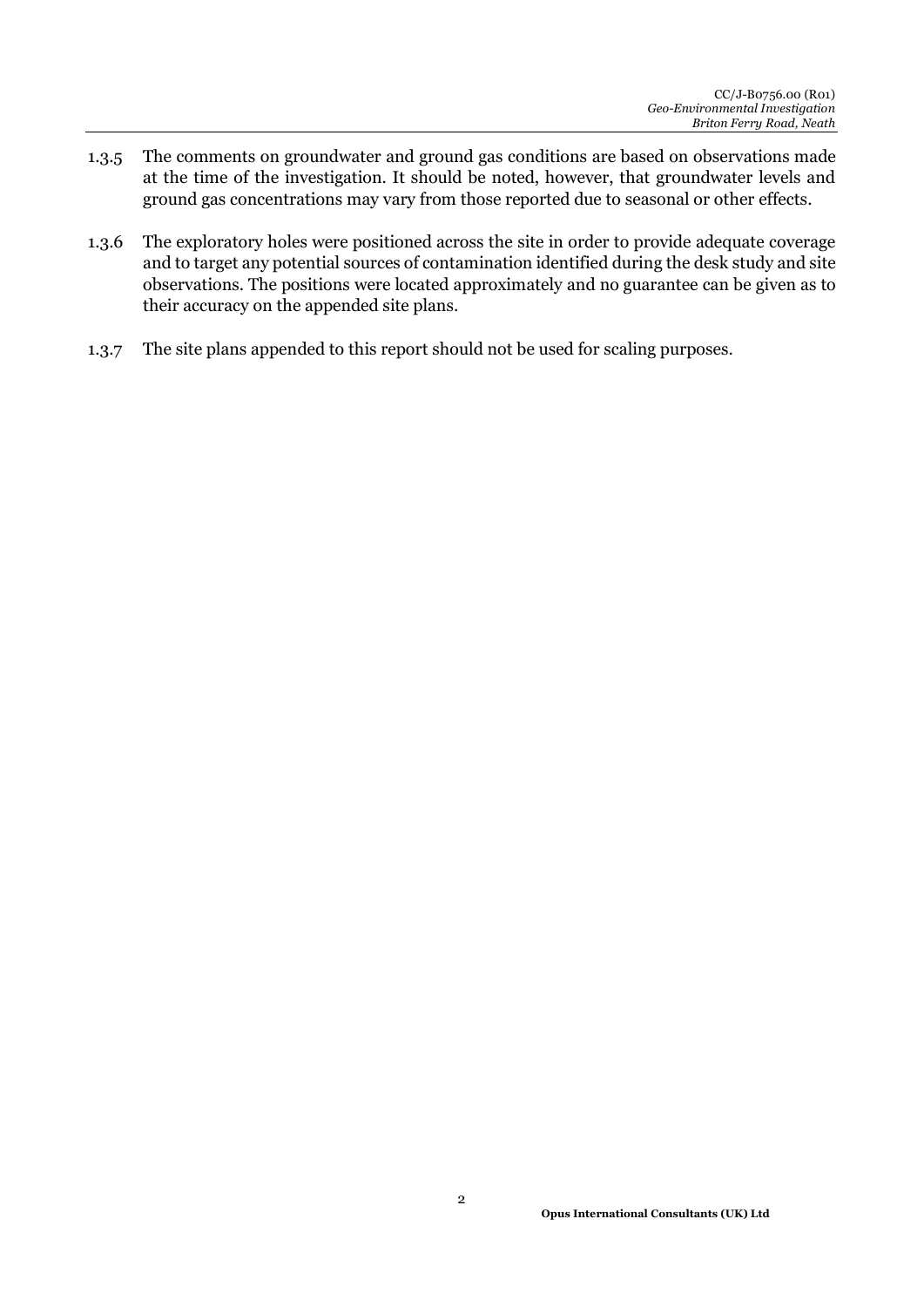## **2 The Site**

#### **2.1 Location and Access**

- 2.1.1 The site is located approximately 600m to the south-west of the centre of Neath. The site location, shown on the appended **Site Location Plan (Drawing No. J-B0756.00/G001- A)** is centred on National Grid Reference 274680, 196500.
- 2.1.2 The site is accessed from an unnamed access road off Briton Ferry Road along the northeastern site boundary.

### **2.2 Site Description**

- 2.2.1 The following section describes the site at the time of Opus' investigation in December 2015. Site photographs are presented in **Appendix 'A'**.
- 2.2.2 The site currently comprises a single commercial unit, with associated car parking and soft landscaping. The commercial unit is located on the north-west site boundary and is orientated south-west to north-east. The building's current use is a 'Poundstretcher' store and child's play centre ('Kidz Korner'). Car parking extends from the store front eastwards towards Briton Ferry Road.
- 2.2.3 The site is bound to the north east by an unnamed access road and further commercial developments. In the south-east the site is bound by Briton Ferry Road, beyond which is Melin Junior School. To the south of the store is an existing Lidl store and associated car parking. Running south-west to north-east along the north-western boundary is the Neath railway line.
- 2.2.4 The site is located within the valley floor of the River Neath, site levels are generally flat at approximately 10m AOD.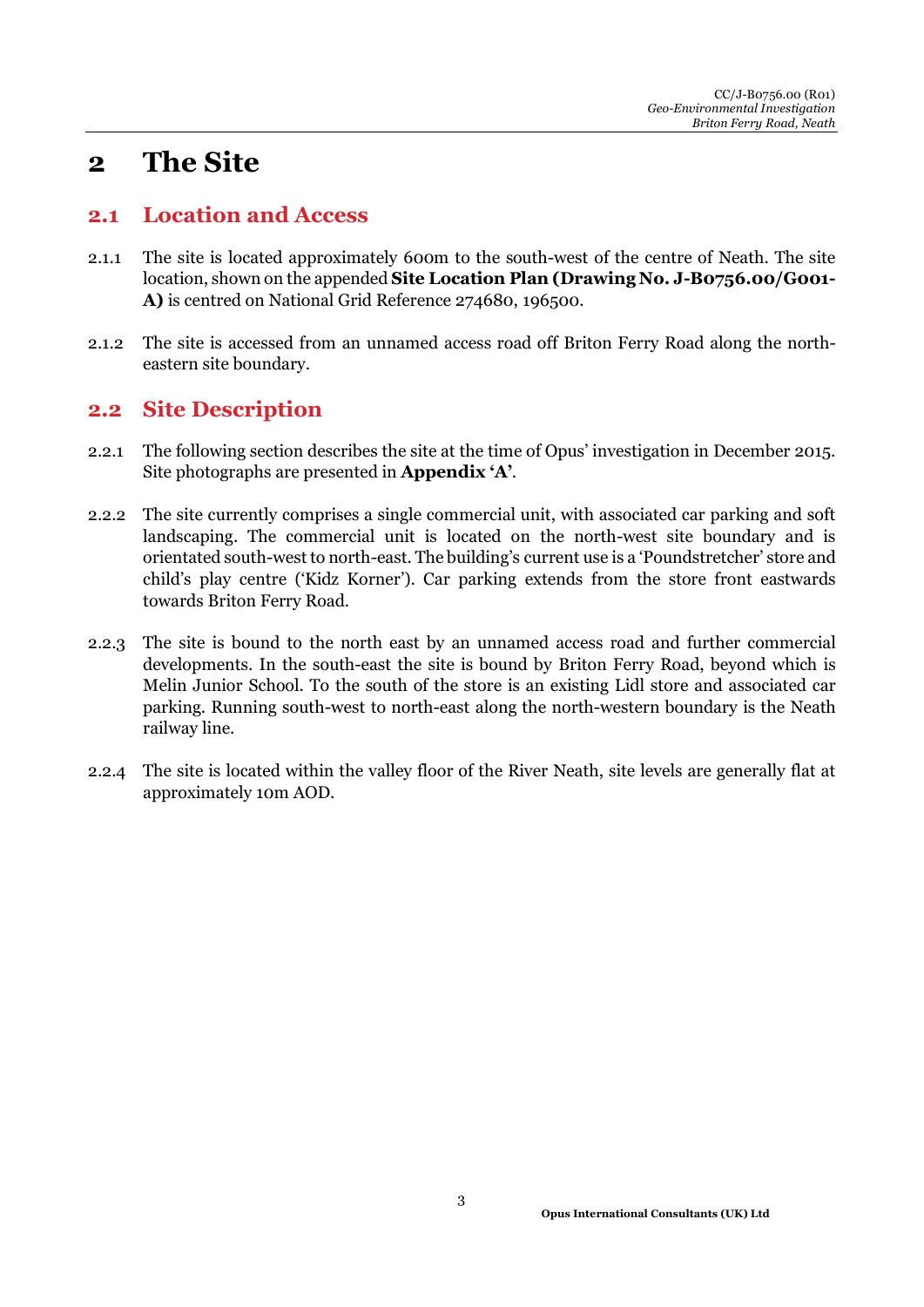## **3 Desk Study**

### **3.1 Introduction**

- 3.1.1 The following sources of information have been consulted as part of the desk study:
	- (a) Opus Archives
	- (b) Landmark Information Group Ltd 'Envirocheck' database report
	- (c) Selected County Series and Ordnance Survey plans
	- (d) British Geological Survey 1:50,000 Map, Swansea (Sheet 247) and BGS online Lexicon
	- (e) Environment Agency Website
	- (f) BR 211 Radon; Guidance on Protective Measures for New Dwellings, 2007 Edition
	- (g) Law Society Guidance Notes and Directory for Coal Mining Searches
	- (h) Coal Authority
	- (i) Neath Port Talbot County Borough Council Online Planning Register

#### **3.2 Site History**

- 3.2.1 A review of the site history has been undertaken in order to identify any previous potentially significant contaminative activities, located either on-site or off-site. This is summarised in Table 3.1.
- 3.2.2 Potential on-site contamination sources may present a risk to future site users and underlying and/or adjacent 'controlled waters'.
- 3.2.3 Neighbouring potential off-site contamination sources may also present a risk to soils and, if present, groundwater underlying the site through cross boundary migration or deposition of waste materials.
- 3.2.4 The history of the site is recorded over selected periods by inspected maps, copies of which are presented in **Appendix 'B'**. The account presented in this report is restricted by specific time periods represented by these maps only.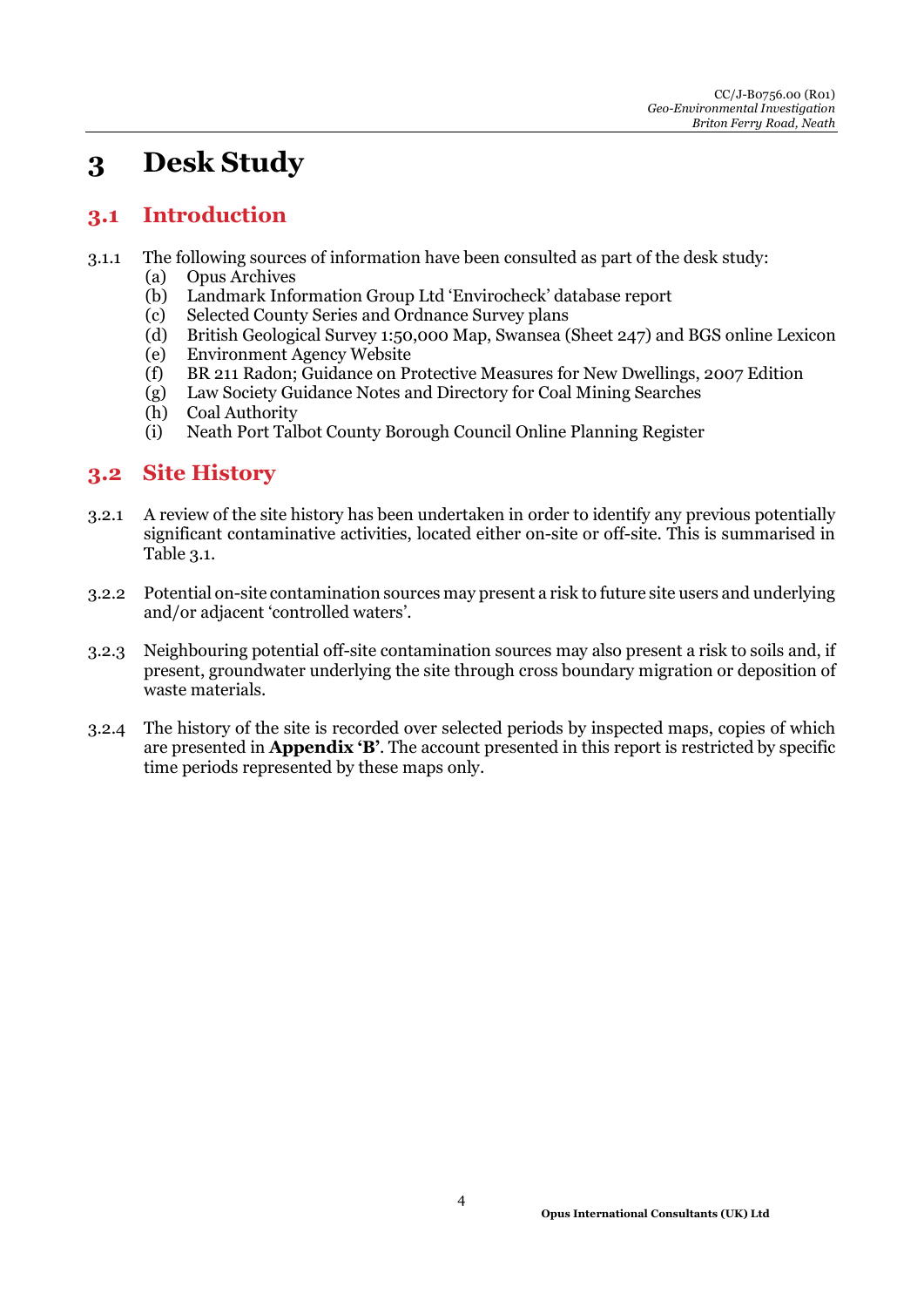### **Table 3.1 Site History**

| <b>Map Edition</b>                | <b>Key Features</b>                                                                                                                                                                                                                                               |                                                                                                                                                                                                                                                                                                        |  |  |
|-----------------------------------|-------------------------------------------------------------------------------------------------------------------------------------------------------------------------------------------------------------------------------------------------------------------|--------------------------------------------------------------------------------------------------------------------------------------------------------------------------------------------------------------------------------------------------------------------------------------------------------|--|--|
|                                   | <b>On Site</b>                                                                                                                                                                                                                                                    | <b>Off Site</b>                                                                                                                                                                                                                                                                                        |  |  |
| 1881 (1:2,500)                    | The site was shown as predominantly<br>marshland (as part of a larger area of<br>marshland) with the exception of the<br>eastern third of the site, where an                                                                                                      | 'Melin Crythan Works' (Tin) was shown<br>immediately to the north, extending<br>eastward. Melin Crythan Works (Chemical)<br>was shown to the west of the railway.                                                                                                                                      |  |  |
|                                   | embankment sloped eastwards.<br>An unidentified watercourse was shown to                                                                                                                                                                                          | 'Japan Works' was shown approximately<br>80m to the south-west.                                                                                                                                                                                                                                        |  |  |
|                                   | intersect the site south-east to north-west.<br>The northern area of the site was shown just<br>within the boundary of 'Melin Crythan<br>Works' (a tin works), with an associated rail                                                                            | Several clay pits were shown within 250m<br>north of the site, the nearest 190m. A clay<br>mill was also noted approximately 250m<br>north of the site.                                                                                                                                                |  |  |
|                                   | line (sidings).<br>The only fixed boundary to the site was the                                                                                                                                                                                                    | A brick field was shown approximately 80m<br>to the west.                                                                                                                                                                                                                                              |  |  |
|                                   | railway to the west.                                                                                                                                                                                                                                              | Two old coal pits were shown approximately<br>160m to the south and south-east.                                                                                                                                                                                                                        |  |  |
|                                   |                                                                                                                                                                                                                                                                   | An 'Old Limekiln' was shown approximately<br>290m to the south-west.                                                                                                                                                                                                                                   |  |  |
|                                   |                                                                                                                                                                                                                                                                   | Crythan<br>shown<br>Melin<br>Pond<br>was<br>approximately 180m to the east.                                                                                                                                                                                                                            |  |  |
|                                   |                                                                                                                                                                                                                                                                   | Neath Canal was shown approximately<br>110m to the west at its closest point.                                                                                                                                                                                                                          |  |  |
| 1884 (1:10,560)                   | No significant changes shown.                                                                                                                                                                                                                                     | 'Mill-lands' Brick and Tile Works was shown<br>approximately 350m to the north.<br>The River Neath was shown approximately<br>350m to north at its closest point.<br>A gas works was shown approximately<br>450m to the north.                                                                         |  |  |
| 1899 (1:2,500)<br>1900 (1:10,560) | All previous marshland areas were no longer<br>shown.<br>The site was shown to form part of a 'Tin<br>Plate Works', with associated rail sidings.                                                                                                                 | 'Eagle Tin Plate Works' was shown<br>immediately to the west of the railway line<br>and further north a 'Steel Sheet and<br>Galvanising Works'.                                                                                                                                                        |  |  |
|                                   | The previously unidentified watercourse<br>was shown to have been redirected moving<br>from the north-east off site, in an arc south<br>of the site and moving north-east on site<br>along the north-west site boundary.<br>An embankment was shown to run north- | The clay pits to the north were no longer<br>labelled, however the slopes were still<br>shown. Two additional clay pits were shown<br>approximately 200m to the south-west and<br>220m to the north-west. In addition, several<br>bodies of water were noted to the west of the<br>canal in this area. |  |  |
|                                   | east to south-west across the western side of<br>the site.                                                                                                                                                                                                        | 'Japan Works' had been further developed.                                                                                                                                                                                                                                                              |  |  |
|                                   |                                                                                                                                                                                                                                                                   | A quarry was shown approximately 380m to<br>alongside<br>'Eaglesbush<br>the<br>south-east,<br>Colliery'.                                                                                                                                                                                               |  |  |
| 1919 (1:2,500)                    | The embankment was no longer shown.<br>Several railway sidings were shown across<br>the site.<br>A building was shown in the north-east of                                                                                                                        | The clay pits and brick fields located within<br>250m of the site were no longer shown.<br>'Japan Works' had been further developed.<br>The Melin Crythan Chemical works and the                                                                                                                       |  |  |
|                                   | the site.                                                                                                                                                                                                                                                         | Steel Sheet Chemical Works had been<br>further developed.                                                                                                                                                                                                                                              |  |  |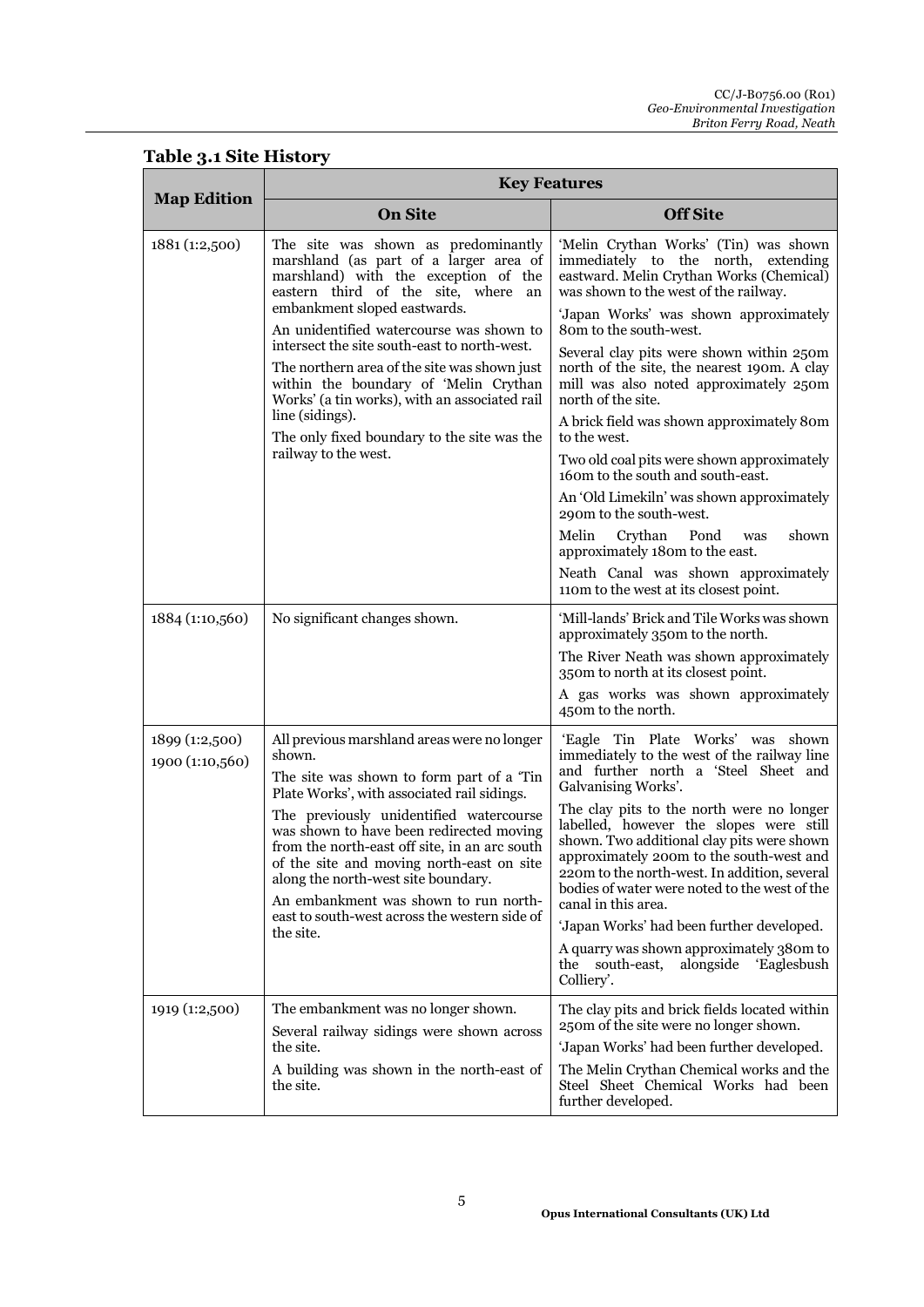| <b>Map Edition</b>                    | <b>Key Features</b>                                                                                                                          |                                                                                                                                                                                                                                            |  |  |
|---------------------------------------|----------------------------------------------------------------------------------------------------------------------------------------------|--------------------------------------------------------------------------------------------------------------------------------------------------------------------------------------------------------------------------------------------|--|--|
|                                       | <b>On Site</b>                                                                                                                               | <b>Off Site</b>                                                                                                                                                                                                                            |  |  |
| 1921 (1:10,560)                       | No significant changes shown.                                                                                                                | Several quarries were shown within 500m<br>east of the site.<br>Eaglesbush Foundry (iron) was shown<br>approximately 250m to the east.<br>An old quarry was shown approximately<br>300m to the south.                                      |  |  |
| 1935 (1:2,500)                        | An additional railway siding was shown<br>parallel to the north-west boundary.                                                               | No significant changes shown.                                                                                                                                                                                                              |  |  |
| 1936 (1:10,560)                       | No significant changes shown.                                                                                                                | 'Mill-lands' Brick and Tile Works was no<br>longer shown.<br>An old furnace was shown approximately<br>300m to the south-west.                                                                                                             |  |  |
| 1938 (1:10,560)                       | No significant changes shown.                                                                                                                | No significant changes shown.                                                                                                                                                                                                              |  |  |
| 1945 (1:10,560)<br>Aerial Photography | No significant detail shown.                                                                                                                 | No significant detail shown.                                                                                                                                                                                                               |  |  |
| 1951 (1:1,250)<br>1951 (1:10,560)     | Only one siding was shown on site.                                                                                                           | The Melin Crythan Chemical works was no<br>longer shown, with the Steel Sheet and<br>Galvanising works in its place.<br>A garage was shown 180m to the east.<br>A Cardboard Box factory was shown<br>approximately 200m to the north-east. |  |  |
| 1952 (1:2,500)                        | No significant changes shown.                                                                                                                | No significant changes shown.                                                                                                                                                                                                              |  |  |
| 1958-1961<br>(1:1,250)                | New sidings were shown to have been<br>constructed across the site.                                                                          | The refuse area to the west of the canal was<br>shown as fields.                                                                                                                                                                           |  |  |
| 1964 (1:2,500)                        | No significant changes shown.                                                                                                                | The former Melyn Works was shown to have<br>been redeveloped, including new buildings<br>and labelled as a 'works'.                                                                                                                        |  |  |
| 1965 (1:10,560)                       | No significant changes shown.                                                                                                                | The old furnace south-west of the site was<br>no longer shown.                                                                                                                                                                             |  |  |
| 1967 (1:1,250)                        | Several buildings, a hopper and crane (part<br>of 'Melyn Works') were shown in the east of<br>the site.<br>All sidings were no longer shown. | Six tanks were shown within 100m of the<br>site within the area of 'Melyn Works'. As well<br>as two electrical sub-stations.                                                                                                               |  |  |
| 1970 (1:10,560)                       | No significant changes shown.                                                                                                                | No significant changes shown.                                                                                                                                                                                                              |  |  |
| 1974 (1:1,250)                        | No significant changes shown.                                                                                                                | No significant changes shown.                                                                                                                                                                                                              |  |  |
| 1980 (1:10,560)                       | No significant changes shown.                                                                                                                | No significant changes shown.                                                                                                                                                                                                              |  |  |
| 1982-1987<br>(1:1,250)                | No significant changes shown.                                                                                                                | 'Japan Works' were no longer shown to the<br>south and were replaced by 'Melyn Works'.<br>The Steel Sheet and Galvanising works to<br>the north-west were no longer shown.                                                                 |  |  |
| 1989 (1:1,250)                        | All former features were no longer shown<br>and the site is labelled as a coal yard.                                                         | A coal yard was shown approximately 50m<br>to the east.                                                                                                                                                                                    |  |  |
| 1990 (1:1,250)                        | No significant changes shown.                                                                                                                | No significant changes shown.                                                                                                                                                                                                              |  |  |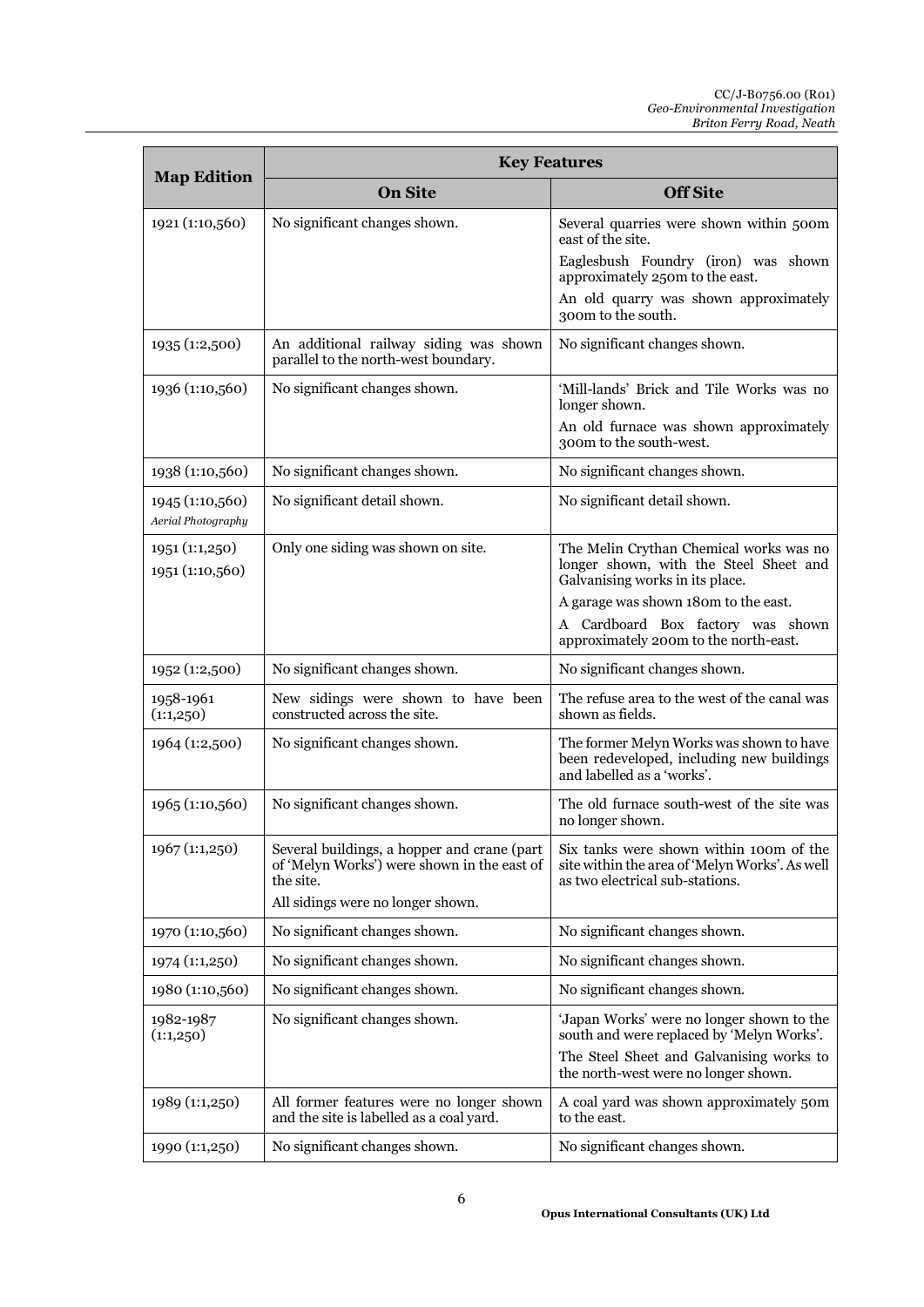| <b>Map Edition</b>                | <b>Key Features</b>                                    |                                                                              |  |  |
|-----------------------------------|--------------------------------------------------------|------------------------------------------------------------------------------|--|--|
|                                   | <b>On Site</b>                                         | <b>Off Site</b>                                                              |  |  |
| 1992 (1:10,560)<br>1993 (1:1,250) | No significant changes shown.                          | The works and all associated buildings to the<br>south were no longer shown. |  |  |
| 1995 (1:1,250)<br>1996 (1:10,560) | No significant changes shown.                          | A building was shown immediately to the<br>south of the site.                |  |  |
| 2015 (1:10,560)                   | A building was shown along the north-west<br>boundary. | No significant changes shown.                                                |  |  |

### **3.3 Geology, Hydrogeology and Hydrology**

#### *Geology*

3.3.1 The general geology of the area is shown on the British Geological Survey 1:50,000 Sheet 247 and is summarised in table 3.2.

| Age                              | <b>Stratigraphic Name</b>        | <b>Description</b>                                                                                                                                                                                                              |
|----------------------------------|----------------------------------|---------------------------------------------------------------------------------------------------------------------------------------------------------------------------------------------------------------------------------|
| Holocene<br>Epoch (QH)           | Landscaped Ground<br>(Undivided) | The site is shown to have Landscaped Ground at the near<br>surface.                                                                                                                                                             |
| Holocene<br>Epoch (QH)           | <b>Tidal Flat Deposits</b>       | Tidal Flat Deposits form superficial deposits across the site, and<br>normally comprises "consolidated soft silty clay, with layers of<br>sand, gravel and peat".                                                               |
| Westphalian<br>D Sub-age<br>(CD) | <b>Hughes Member</b>             | The Hughes Member is the recorded bedrock geology across the<br>site, and is listed as "green-grey, lithic arenites ("Pennant<br>sandstones"), with thin mudstone/siltstone and seatearth<br>interbeds, and mainly thin coals". |

#### **Table 3.2 Geology**

3.3.2 The Westernmoor Coal Seam is shown by the BGS to outcrop along the south-western boundary of the site dipping beneath the site to the north. Information obtained for additional data sources suggests the presence of Fluvio-glacial gravels to depths of 40m bgl and that the Westernmoor Coal Seam is likely to be eroded from beneath the site and is no longer present.

BGS Recorded Mineral Sites

3.3.3 The Envirocheck Report indicates that there are fourteen BGS recorded mineral sites within 1km of the site, with details as follows:

| <b>Operator</b> | <b>Distance &amp; Direction from Site</b> | <b>Commodity and Type</b>        | <b>Status</b> |  |  |
|-----------------|-------------------------------------------|----------------------------------|---------------|--|--|
| Unknown         | $215m$ (West)                             | Common Clay and Shale (Opencast) | Ceased        |  |  |
| Unknown         | 252m (South-west)                         | Common Clay and Shale (Opencast) | Ceased        |  |  |
| Unknown         | 279m (South-east)                         | Coal – Deep (Underground)        | Ceased        |  |  |
| Unknown         | $331m$ (South)                            | Coal – Deep (Underground)        | Ceased        |  |  |
| Unknown         | $430m$ (West)                             | Common Clay and Shale (Opencast) | Ceased        |  |  |
| Unknown         | $462m$ (East)                             | Sandstone (Opencast)             | Ceased        |  |  |
| Unknown         | 467m (South-west)                         | Sandstone (Opencast)             | Ceased        |  |  |
| Unknown         | 475m (South-east)                         | Sandstone (Opencast)             | Ceased        |  |  |

#### **Table 3.3 BGS Recorded Mineral Sites**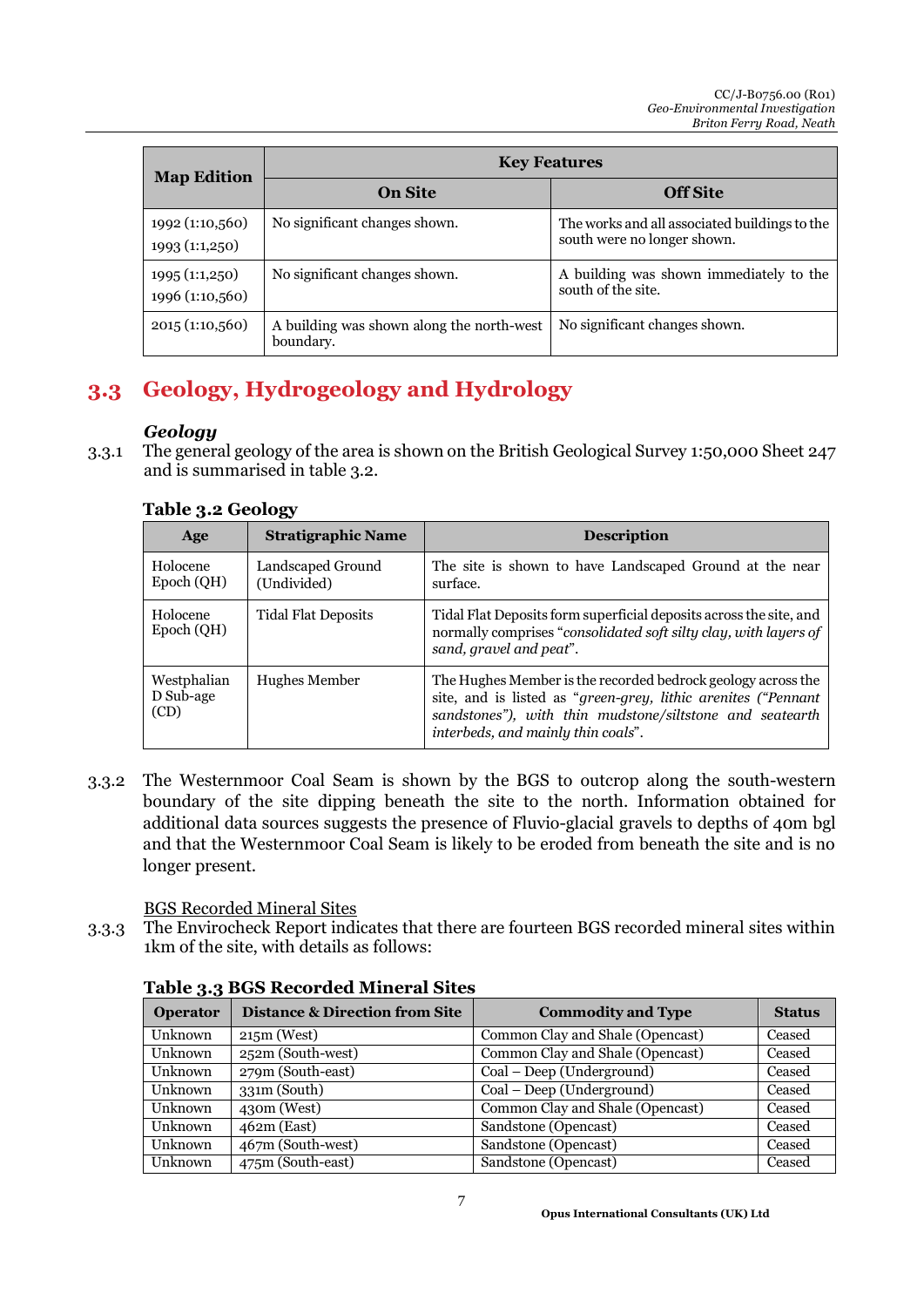| <b>Operator</b> | <b>Distance &amp; Direction from Site</b> | <b>Commodity and Type</b> | <b>Status</b> |
|-----------------|-------------------------------------------|---------------------------|---------------|
| Unknown         | $561m$ (South)                            | Sandstone (Opencast)      | Ceased        |
| Unknown         | $68$ 1m (East)                            | Coal – Deep (Underground) | Ceased        |
| Unknown         | 742m (South-east)                         | Sandstone (Opencast)      | Ceased        |
| Unknown         | 883m (East)                               | Coal – Deep (Underground) | Ceased        |
| Unknown         | 916m (South)                              | Coal – Deep (Underground) | Ceased        |
| Unknown         | 934m (South-east)                         | Sandstone (Opencast)      | Ceased        |

#### BGS Estimated Soil Chemistry

- 3.3.4 The Envirocheck report provides a summary of the estimated soil chemistry for the site and surrounding area with background concentration ranges for Arsenic, Cadmium, Chromium, Lead and Nickel. The estimated ranges are summarised as follows:
	- Arsenic =  $25 35mg/kg$
	- $Cadmium = <1.8mg/kg$
	- Chromium =  $60 90$ mg/kg
	- Lead =  $\langle 150 \text{mg/kg} \rangle$
	- $Nickel = 15 30mg/kg$

#### *Hydrogeology*

- 3.3.5 The Environment Agency classifies the superficial deposits underlying the site as Secondary Undifferentiated Aquifers, where it is not possible to designate it as 'A' or 'B'. Secondary 'A' Aquifers are permeable sediments or fissured rocks that are capable of storing and yielding enough water to support local water supplies and base flow to rivers. Secondary 'B' Aquifers are predominantly lower permeability layers which may store and yield limited amounts of groundwater due to localised features such as fissures, thin permeable horizons and weathering.
- 3.3.6 The Environment Agency classifies the bedrock geology underlying the site as a Secondary 'A' Aquifer.
- 3.3.7 The site is considered to be underlain by soils of High Leaching Potential, with the ability to transmit a wide range of pollutants.
- 3.3.8 The site is not recorded as being within a Groundwater Source Protection Zone.
- 3.3.9 There are no groundwater abstractions recorded within 1km of the site.

#### *Hydrology*

- 3.3.10 The nearest surface water feature to the site is Crythan Brook present along the north-west site boundary.
- 3.3.11 There are no surface water abstractions recorded within 1km of the site.
- 3.3.12 The Environment Agency assesses that the site is at a high risk of flooding from rivers or seas, and is not in an area of flood defences.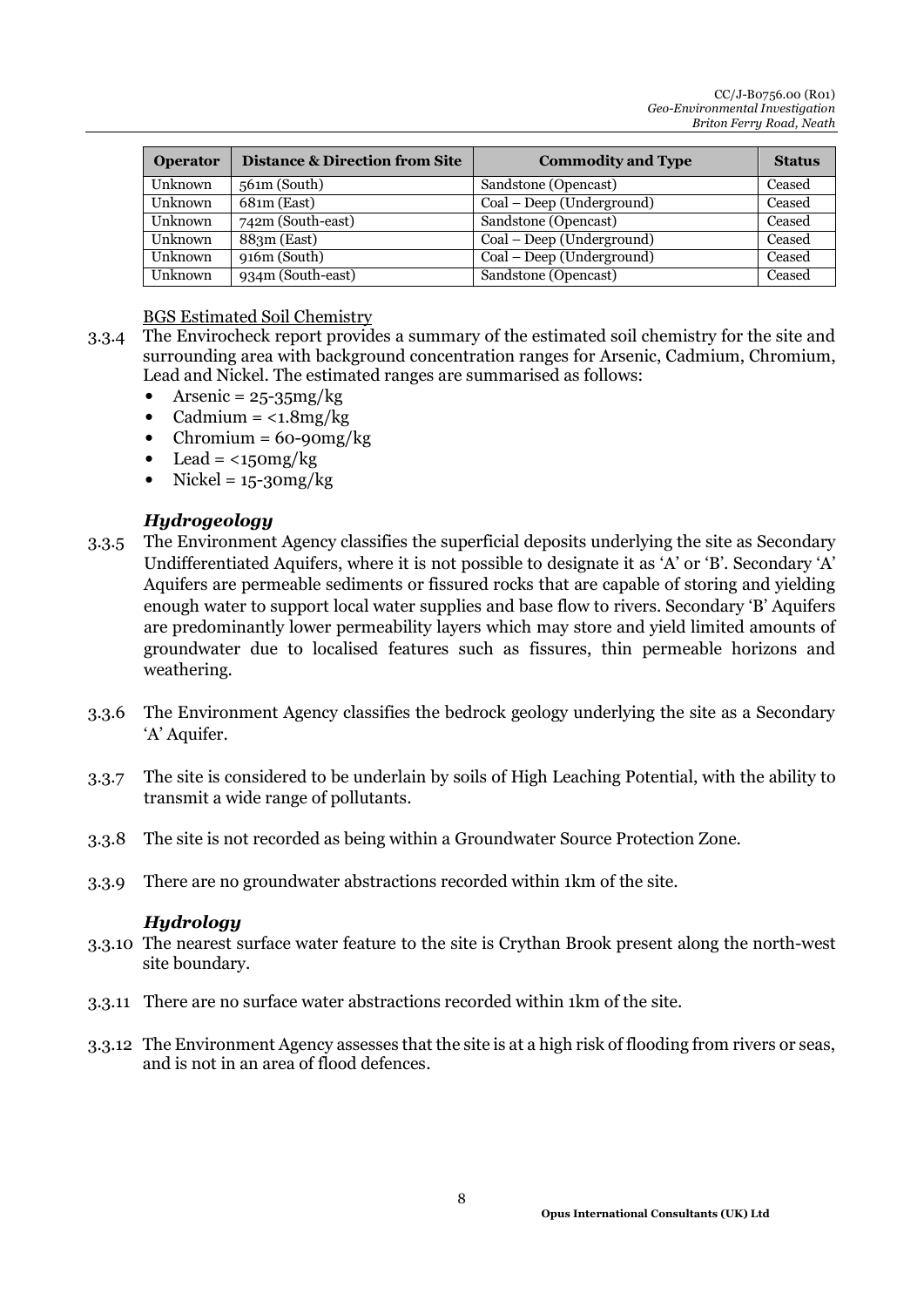### **3.4 Environmental Considerations**

- 3.4.1 The 'Envirocheck' database report comprises a summary of statutory data held on public registers which can be used to identify potential sources of contamination on the site and within a search radius of 1km. In addition, the report also contains data which can be used to identify potential receptors of contamination on the site and within 1km.
- 3.4.2 Specific details relating to the environmental setting of the site are presented within the Environmental Database Report presented as **Appendix 'C'**. The salient issues which relate to the site are summarised in the following sections.

Discharge Consents

3.4.3 There are fourteen recorded Discharge Consents within 500m of the site, with details as follows:

| <b>Operator</b>      | Distance &<br><b>Direction</b><br>from Site | <b>Discharge Type</b>        | <b>Receiving</b><br><b>Water</b> | <b>Status</b> |
|----------------------|---------------------------------------------|------------------------------|----------------------------------|---------------|
| Welsh Development    | 153m                                        | Unspecified                  | Cryddan Brook                    | Expired       |
| Agency               | (North)                                     |                              |                                  |               |
| Carnaud Metal Box    | 156m                                        | Trade Discharges - Cooling   | Japan Brook                      | Revoked       |
| Plc                  | (South-west)                                | Water                        |                                  |               |
| 3 entries            | $229m$ (West)                               | Unspecified                  |                                  | Expired       |
|                      | 348m (West)                                 | Sewage Discharges - Final /  |                                  | Revoked       |
|                      |                                             | Treated Effluent - Not Water |                                  |               |
|                      |                                             | Company                      |                                  |               |
| Dwr Cymru            | 343m                                        | Unspecified                  | <b>Estuarial Waters</b>          | Expired       |
| Cyfyngedig           | (North-west)                                |                              | of River Neat                    | Revoked       |
| 6 entries            | 3 entries                                   |                              |                                  | 2 entries     |
|                      | 354m                                        |                              | <b>River Neath</b>               | Revoked       |
|                      | (North-west)                                |                              |                                  | 2 entries     |
|                      | 2 entries                                   |                              |                                  |               |
|                      | 357m                                        | Public Sewage: Storm Sewage  | <b>Estuarial Waters</b>          | New Consent   |
|                      | (North-west)                                | Overflow                     | <b>River Neath</b>               |               |
| <b>Midland Metal</b> | 377m                                        | Unspecified                  | Crythan Brook                    | Expired       |
| Spinning Co Ltd      | (North-west)                                |                              |                                  |               |
| Mr P E Woodhouse     | 445m                                        | Unspecified                  | To Land                          | New Consent   |
|                      | (South-east)                                |                              |                                  |               |
| Mr M Davies          | 492m                                        | Unspecified                  | <b>Unnamed Stream</b>            | New Consent   |
| 2 entries            | (South-east)                                |                              | at Eaglebush                     | Revoked       |

#### **Table 3.4 Discharge Consents**

Integrated Pollution Controls

3.4.4 There are four recorded Integrated Pollution Controls approved processes within 500m of the site, with details as follows:

| <b>Name</b>   | <b>Distance &amp; Direction from Site</b> | <b>Description</b>               | <b>Status</b> |
|---------------|-------------------------------------------|----------------------------------|---------------|
| Quasar        | 97m (North)                               | 4.2 A (D) Manufacture and use of | Superseded    |
| Chemicals Ltd | 99m (North-west)                          | Organic Chemicals within the     | 3 entries     |
| 4 entries     | 103m (North-west)                         | <b>Chemical Industry</b>         |               |
|               | 104m (North-west)                         |                                  | Revoked       |

#### **Table 3.5 Integrated Pollution Controls**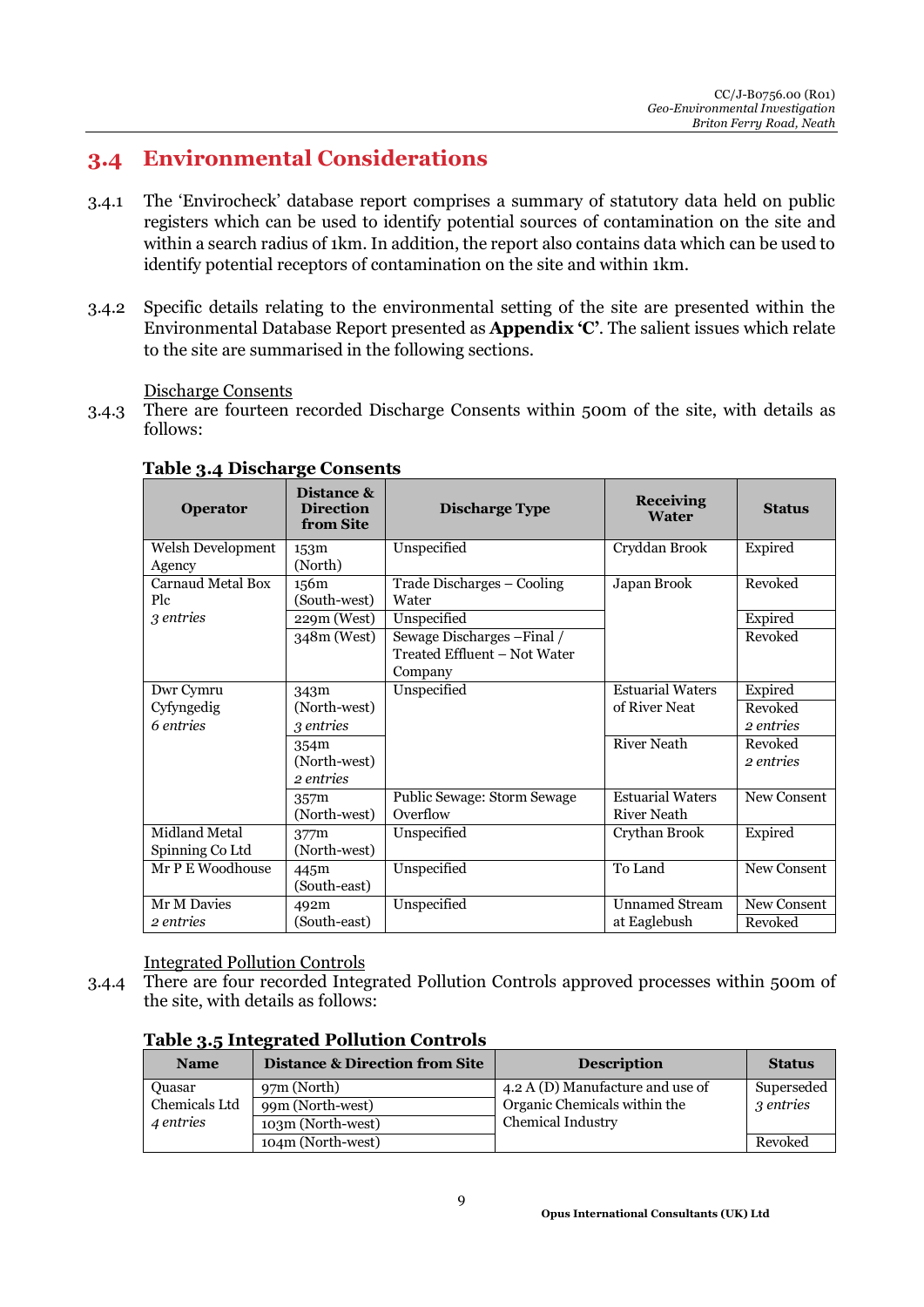Local Authority Pollution Prevention and Controls

3.4.5 There are seven recorded Local Authority Pollution Prevention and Controls approved processes within 500m of the site, with details as follows:

| <b>Name</b>              | Distance &<br><b>Direction</b><br>from Site | <b>Description</b>                              | <b>Status</b> |
|--------------------------|---------------------------------------------|-------------------------------------------------|---------------|
| Metal Processors Ltd     | 74m (North)                                 | PG2/6 Aluminium and aluminium alloy processes   | Revoked       |
| Mr H. J. G. Smith        | $111m$ (South-                              | PG1/14 Petrol filling station                   | Permitted     |
| Mile End Service Station | west)                                       |                                                 |               |
| Ds Smith Packaging Ltd   | 145m                                        | PG6/16 Printworks                               | Authorised    |
|                          | (North-east)                                |                                                 |               |
| Deoxidant Ltd            | 146m                                        | PG2/1Furnaces for the extraction of non-ferrous | Revoked       |
|                          | (North-east)                                | metal from scrap                                |               |
| Crown Packaging UK Plc   | 332m                                        | PG4/1 Processes for the surface treatment of    | Transferred   |
|                          | (South-west)                                | metals                                          | to LAIPPC     |
| Tarmac Topmix Ltd        | 356m                                        | PG3/1Blending, packing, loading and use of bulk | Revoked       |
|                          | (North)                                     | cement                                          |               |
| Sandvik Osprey Ltd       | 478m                                        | PG6/35 Metal and other thermal spraying         | Authorised    |
|                          | (North)                                     | processes                                       |               |

#### **Table 3.6 Local Authority Pollution Prevention and Controls**

#### Pollution Incidents to Controlled Waters

3.4.6 There are five Pollution Incidents to Controlled Waters within 500m of the site, three of which are recorded as 'Category 3 – Minor Incidents'. The details of the two recorded 'Category 2 – Significant Incidents' are listed as follows:

#### **Table 3.7 Pollution Incidents to Controlled Waters**

| <b>Distance &amp; Direction</b><br>from Site | <b>Receiving</b><br>Water | <b>Pollutant</b> | Category                            | Date       |
|----------------------------------------------|---------------------------|------------------|-------------------------------------|------------|
| 42m (North)                                  | Not given                 | Light Oils       | Category $2$ – Significant Incident | 07/10/1991 |
| $286m$ (West)                                | Not given                 | Coal             | Category $2$ – Significant Incident | 30/04/1992 |

#### Historical Landfill Sites

3.4.7 There is one Historical Landfill Site recorded within 1km of the site, with details as follows:

#### **Table 3.8 Historical Landfill Sites**

| Licence Holder        | Distance &<br><b>Direction from Site</b> | <b>Key Dates</b>                       | <b>Specified Waste</b>                                        |
|-----------------------|------------------------------------------|----------------------------------------|---------------------------------------------------------------|
| Neath Borough Council | 782m (North-west)                        | First & Last Input Date:<br>31/12/1980 | Inert, Industrial, Commercial,<br>Household and Special Waste |

Licensed Waste Management Facilities

3.4.8 There is one recorded Licensed Waste Management Facility within 500m of the site, with details as follows:

#### **Table 3.9 Licensed Waste Management Facilities**

| <b>Operator Name</b> | Distance &<br><b>Direction from Site</b> | <b>Key Dates</b>                             | Licence<br><b>Status</b> | <b>Site Category</b>                    |
|----------------------|------------------------------------------|----------------------------------------------|--------------------------|-----------------------------------------|
| Fordpad Ltd          | 102m (North-east)                        | Issued: $02/02/1992$<br>Modified: 22/02/2002 | Modified                 | <b>Metal Recycling</b><br>Sites (Mixed) |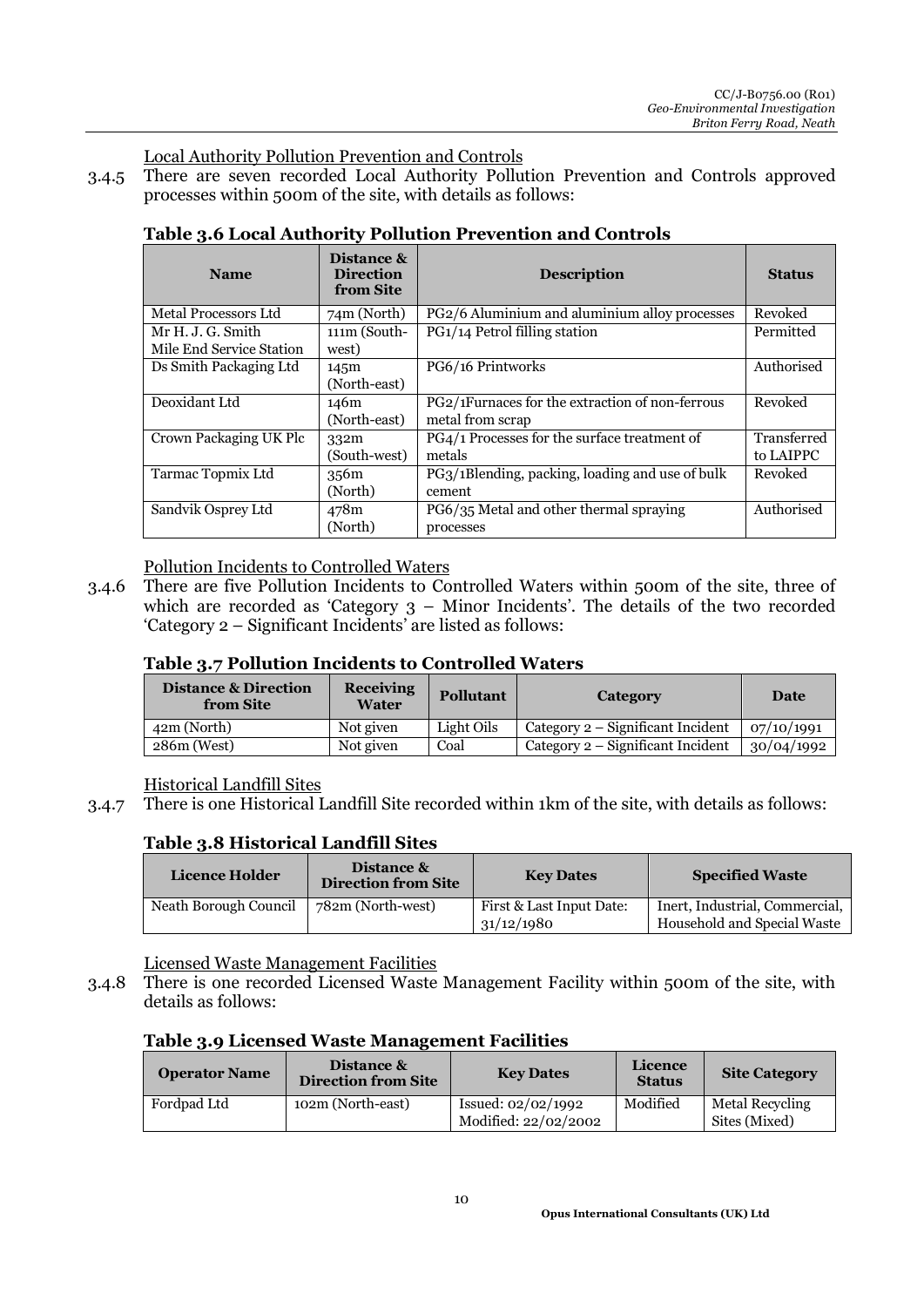Local Authority Recorded Landfill Sites

3.4.9 There is one Local Authority Recorded Landfill Site within 1km of the site, with details as follows:

#### **Table 3.10 Local Authority Recorded Landfill Sites**

| <b>Authority</b>                                                             | Distance &                 | <b>Last Reported</b> | <b>Types of</b> |
|------------------------------------------------------------------------------|----------------------------|----------------------|-----------------|
|                                                                              | <b>Direction from Site</b> | <b>Status</b>        | <b>Waste</b>    |
| Neath Port Talbot County Borough Council,<br>Environmental Health Department | 859m (North-west)          | Not Supplied         | Not Supplied    |

Registered Waste Treatment or Disposal Sites

3.4.10 There is one Registered Waste Treatment or Disposal Site within 500m of the site. The relevant details are as follows:

#### **Table 3.11 Registered Waste Transfer Sites**

| <b>Licence</b><br>Holder | Distance &<br><b>Direction from Site</b> | <b>Status / Date</b>   | <b>Authorised Waste</b>                                                                       |
|--------------------------|------------------------------------------|------------------------|-----------------------------------------------------------------------------------------------|
| Fordpad Ltd              | 111m (North-east)                        | Cancelled $-$ 01/08/88 | <b>Batteries</b><br><b>Electrical Scrap</b><br>Ferrous Metal Scrap<br>Non-Ferrous Metal Scrap |

Control of Major Accident Hazards Sites (COMAH)

3.4.11 There is one record of Control of Major Accident Hazards Sites (COMAH) within 1km of the site, with details as follows:

#### **Table 3.12 Control of Major Accident Hazards Sites (COMAH)**

| <b>Name</b> | Distance & Direction from Site | Type  | <b>Status</b>                      |
|-------------|--------------------------------|-------|------------------------------------|
| Transco Plc | 506m (North)                   | Lower | Record Ceased To Be Supplied Under |
|             |                                | Tier  | <b>COMAH Regulations</b>           |

Notification of Installations Handling Hazardous Substances (NIHHS)

3.4.12 There is one record of Notification of Installations Handling Hazardous Substances (NIHHS) within 1km of the site, with details as follows:

#### **Table 3.13 Notification of Installations Handling Hazardous Substances**

| Name    | <b>Distance &amp; Direction from Site</b> | <b>Status</b> |
|---------|-------------------------------------------|---------------|
| Transco | 456m (North)                              | Not Active    |

Contemporary Trade Directory Entries

3.4.13 The Envirocheck Report indicates that there are forty-eight Contemporary Trade Directory Entries within 500m of the site. Activities include the following:

#### **Table 3.14 BGS Contemporary Trade Directory Entries**

| <b>Classification</b>                      | <b>Number Active</b> | <b>Number Inactive</b> |
|--------------------------------------------|----------------------|------------------------|
| Agricultural Machinery – Sales and Service |                      |                        |
| <b>Aluminium Fabricators</b>               |                      |                        |
| Blinds, Awnings and Canopies               |                      |                        |
| <b>Bookbinding Equipment</b>               |                      |                        |
| <b>Boxes and Cartons</b>                   |                      |                        |
| <b>Builders Merchants</b>                  |                      |                        |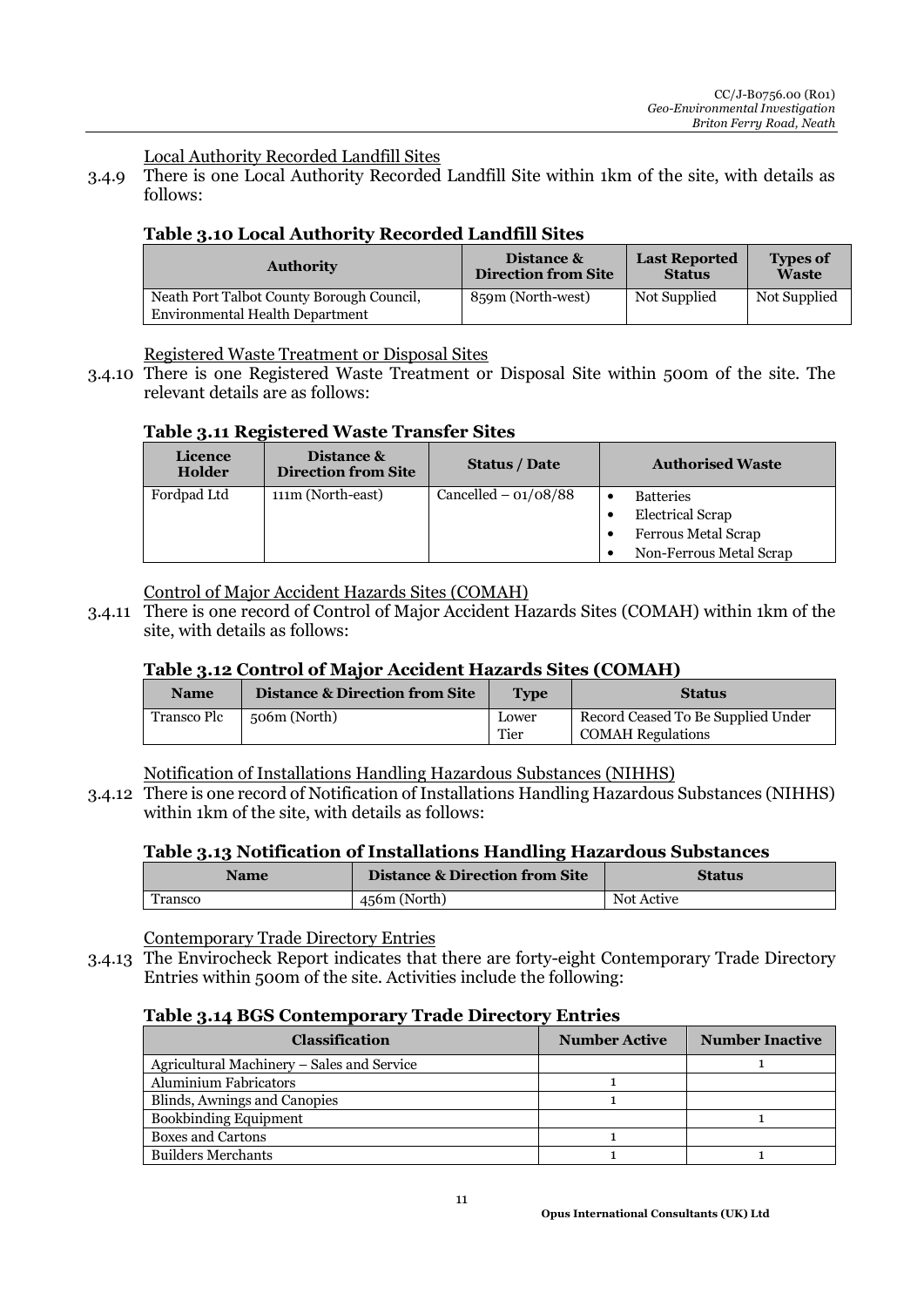| Classification                                   | <b>Number Active</b> | <b>Number Inactive</b> |
|--------------------------------------------------|----------------------|------------------------|
| <b>Bus and Coach operators</b>                   | 1                    |                        |
| Can Manufacturers                                | $\mathbf{1}$         |                        |
| <b>Car Body Repairs</b>                          |                      | $\overline{2}$         |
| <b>Car Dealers Used</b>                          |                      | 1                      |
| Carpet, Curtain and Upholstery Cleaners          |                      | 1                      |
| <b>Cleaning Services- Domestic</b>               | 1                    |                        |
| Clothes and Fabrics-Manufacturing                |                      | 1                      |
| Coal & Smokeless Fuel Merchants and Distributors |                      | 1                      |
| <b>Coating Specialists</b>                       | $\mathbf{1}$         |                        |
| Commercial Cleaning Service                      | 1                    | 4                      |
| <b>Chemical Engineers</b>                        |                      | 1                      |
| <b>Chemical Manufacturers</b>                    |                      | $\overline{2}$         |
| <b>Exhaust and Shock Absorber Centres</b>        |                      | 1                      |
| Floorcovering-Manufacturing and Wholesalers      | 1                    |                        |
| Gunsmiths                                        | $\mathbf{1}$         |                        |
| <b>Joinery Manufacturers</b>                     |                      | 1                      |
| Manufacturers                                    | $\mathbf{1}$         |                        |
| Packaging and Wrapping Equipment and Supplies    | $\mathbf{1}$         | 1                      |
| <b>Petrol Filling Station</b>                    | 1                    | 1                      |
| Pumps - Sales, Servicing and Repairs             |                      | 1                      |
| <b>Precision Engineers</b>                       |                      | 1                      |
| Printers                                         | 1                    | 1                      |
| <b>PVC-U Products</b>                            |                      | 1                      |
| Scaffolding and Work Platforms                   | $\mathbf{1}$         |                        |
| <b>Scrap Metal Merchants</b>                     | 1                    |                        |
| Refrigeration Equipment- Commercial              | 1                    | 1                      |
| <b>Road Haulage Services</b>                     |                      | 4                      |
| <b>Window Frame Manufacturers</b>                |                      | $\mathbf{1}$           |

#### Fuel Station Entries

3.4.14 There is one recorded Fuel Station Entry within 500m of the site, with details as follows:

#### **Table 3.15 Fuel Station Entries**

| Name                     | <b>Distance &amp; Direction from Site</b> | <b>Premises Type</b>  | <b>Status</b> |
|--------------------------|-------------------------------------------|-----------------------|---------------|
| Mile End Filling Station | 97m (South-west)                          | <b>Petrol Station</b> | Open          |

#### Local Natural Reserves

3.4.15 There is one recorded Local Natural Reserve within 500m of the site, this was noted to be Eaglebush Valley approximately 269m to the east of the site.

#### Other Items

- 3.4.16 There are other headings that the Envirocheck Report indicates not being present within 500m of the site. These include:
	- Local Authority Pollution Prevention and Control Enforcements
	- Prosecutions Relating to Authorised Processes / Controlled Waters
	- Registered Radioactive Substances
	- BGS Recorded Landfill Sites
	- Integrated Pollution Control Registered Waste Sites
	- Registered Landfill Sites
	- Registered Waste Transfer Sites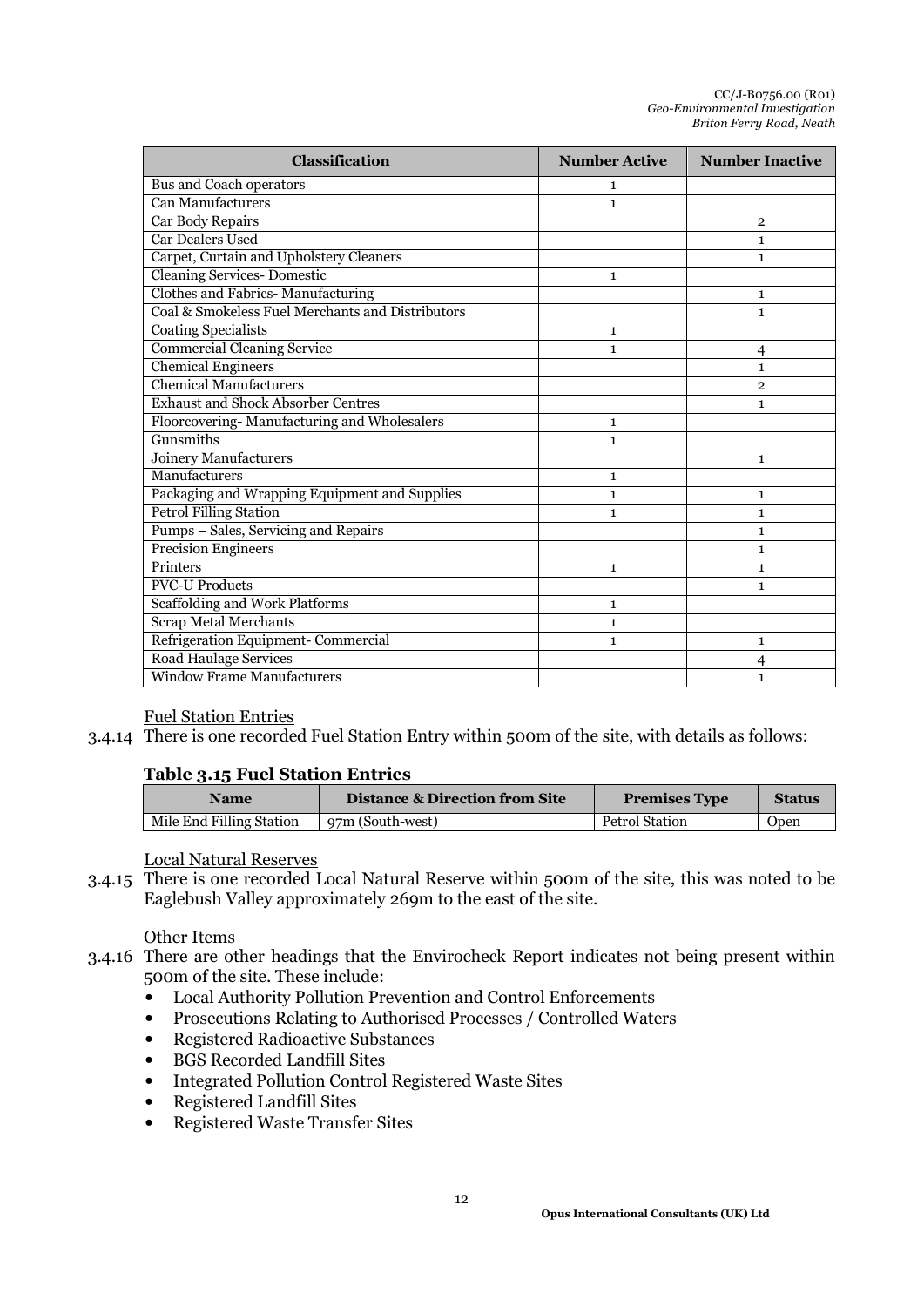### **3.5 Radon**

3.5.1 Reference to the 'Envirocheck' database report and BR211: 2007 indicates that the site is in an area where less than 1% of homes are above the radon action level and where no radon protective measures are necessary in the construction of new buildings or extensions.

### **3.6 Mining**

- 3.6.1 Neath is listed in the Law Society's Guidance Notes and Directory of Coal Mining Searches as a location that requires a Coal Mining Report.
- 3.6.2 The full Coal Authority Mining Report is presented as **Appendix 'D'**. The salient issues which relate to the site are summarised below:
	- The site is not in the likely zone of influence from past or present, underground or opencast workings, however the property is in an area where the Coal Authority believe there is coal at or close to the surface, which could be worked at some time in the future.
	- The Coal Authority has not received a damage notice or claim for the subject property, or any property within 50 metres, since 31st October 1994.
	- There are no known coal mine entries within the site boundary or within 20m of the site boundary.
	- There is no record of a mine gas emission requiring action by the Coal Authority within the boundary of the property.

### **3.7 Previous Investigations**

3.7.1 Reference to the Neath Port Talbot County Borough Council Online Planning Register has indicated that several ground investigations have been undertaken on the site previously. The salient points from these reports are summarised in the following section.

#### *Geo-Environmental Report – Earth Science Partnership (May 2002)*

- 3.7.2 The investigation was carried out to obtain geotechnical and geo-environmental information with regard to the nature and thickness of the underlying strata in order to provide engineering data to assist in the design of the proposed development, which believed to be the building currently present on site.
- 3.7.3 The ground investigation comprised seven trial pits and two light cable percussion boreholes, and found that the ground conditions comprised Made Ground to depths of 3.25m to 3.60m bgl, underlain by Alluvial superficial deposits to depths of 5.95m to 7.30m bgl, and further underlain by Fluvio-glacial gravels. Concrete obstructions were identified in five of the exploratory holes. The maximum depth of the trial pits was to 3.50m bgl and the boreholes was to 15.45m bgl.
- 3.7.4 The desk study element of the report identified the conjectured outcrop of the Westernmoor Coal Seam on site and which was recorded as being 0.5m thick and dipping to the north. However the report goes on to confirm that the site is not within the zone of likely physical influence on the surface from past underground workings and that there are no records of any mine entries in the immediate vicinity of the site.
- 3.7.5 Earth Science Partnership (ESP)also refer to having sight of Rotary Open Hole Borehole Logs produced by Atkins for the local area which indicate the presence of Fluvio-glacial gravels to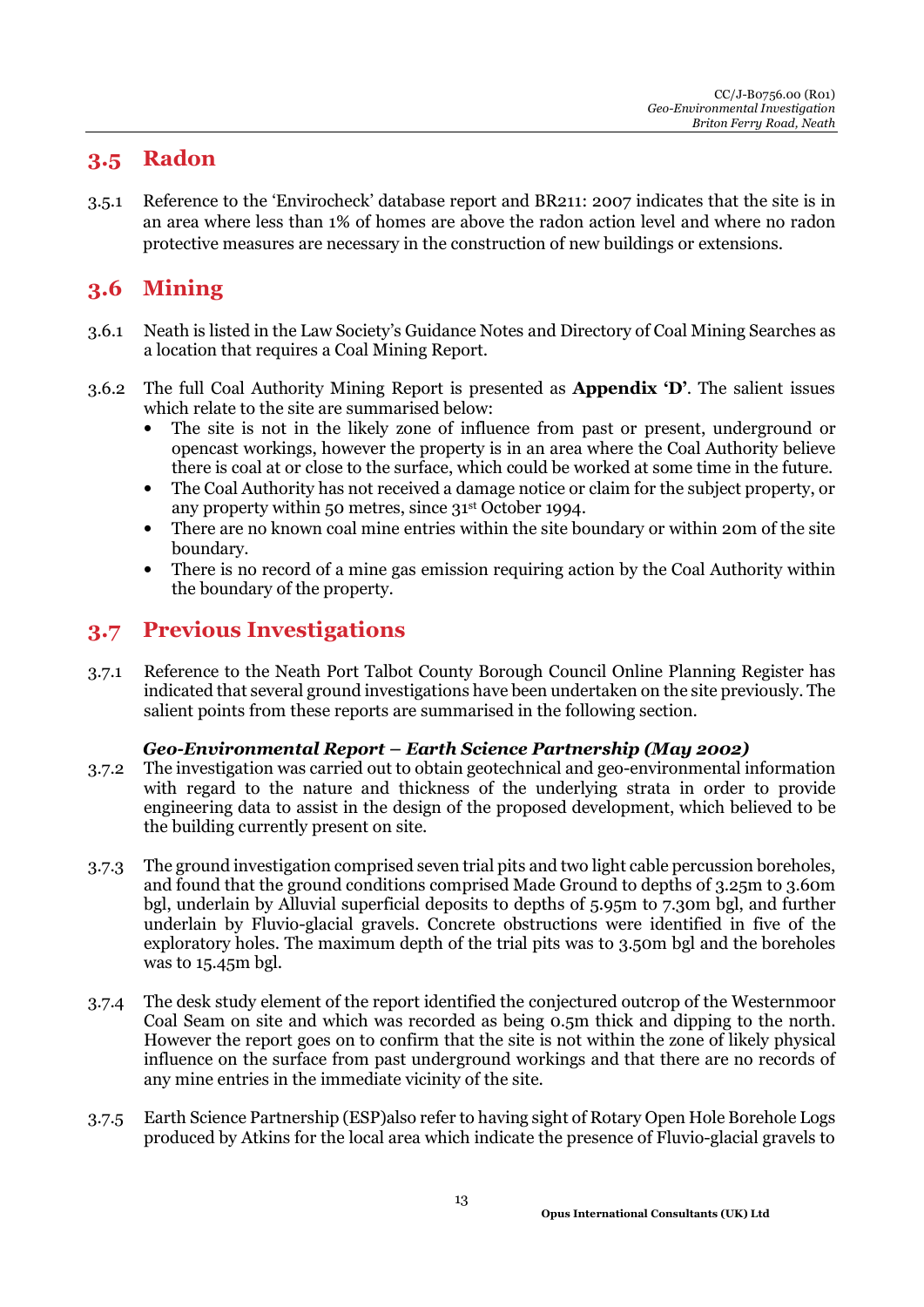depths of 40m bgl. ESP conclude that despite the geological map interpretation, the Westernmoor Coal Seam is likely to be eroded from beneath the site and is no longer present.

- 3.7.6 Based on a commercial end use, the levels of contamination at the site were not considered to pose a risk to future site users, and not remedial measures were considered necessary. However, it was noted that there was a risk to construction and maintenance workers, and suitable measures would need to be taken to protect their safety.
- 3.7.7 The report recommended transferring foundation load through to the underlying Fluvioglacial gravels, utilising a bored piles or continuous flight auger piles. The report also addressed the need to deal with existing buried foundations encountered during the ground investigation.
- 3.7.8 The report indicated a CBR value of at least 15% to be appropriate for preliminary design purposes.
- 3.7.9 It was anticipated that large capacity excavators and hydraulic breakers would be required to remove old foundations and underground structures.

#### *Controlled Water Risk Assessment – Earth Science Partnership (June 2006)*

- 3.7.10 The investigation was carried out to assess the risk the site posed to controlled waters, by assessing groundwater contaminant concentrations and deriving remedial targets for the site.
- 3.7.11 The ground investigation comprised seven rotary boreholes, and found that the ground conditions comprised Made Ground to depths of 2.00m to 3.40m bgl, underlain by Alluvial superficial deposits to depths of 6.20m to 6.40m bgl, and further underlain by Fluvio-glacial gravels. The maximum depth of the boreholes was to 12.00m bgl.
- 3.7.12 The report noted that the building on site is constructed on shallow foundations including rafts placed on imported fill materials.
- 3.7.13 The report concluded that contaminant levels identified posed a low risk to controlled waters and that no remedial action would be required.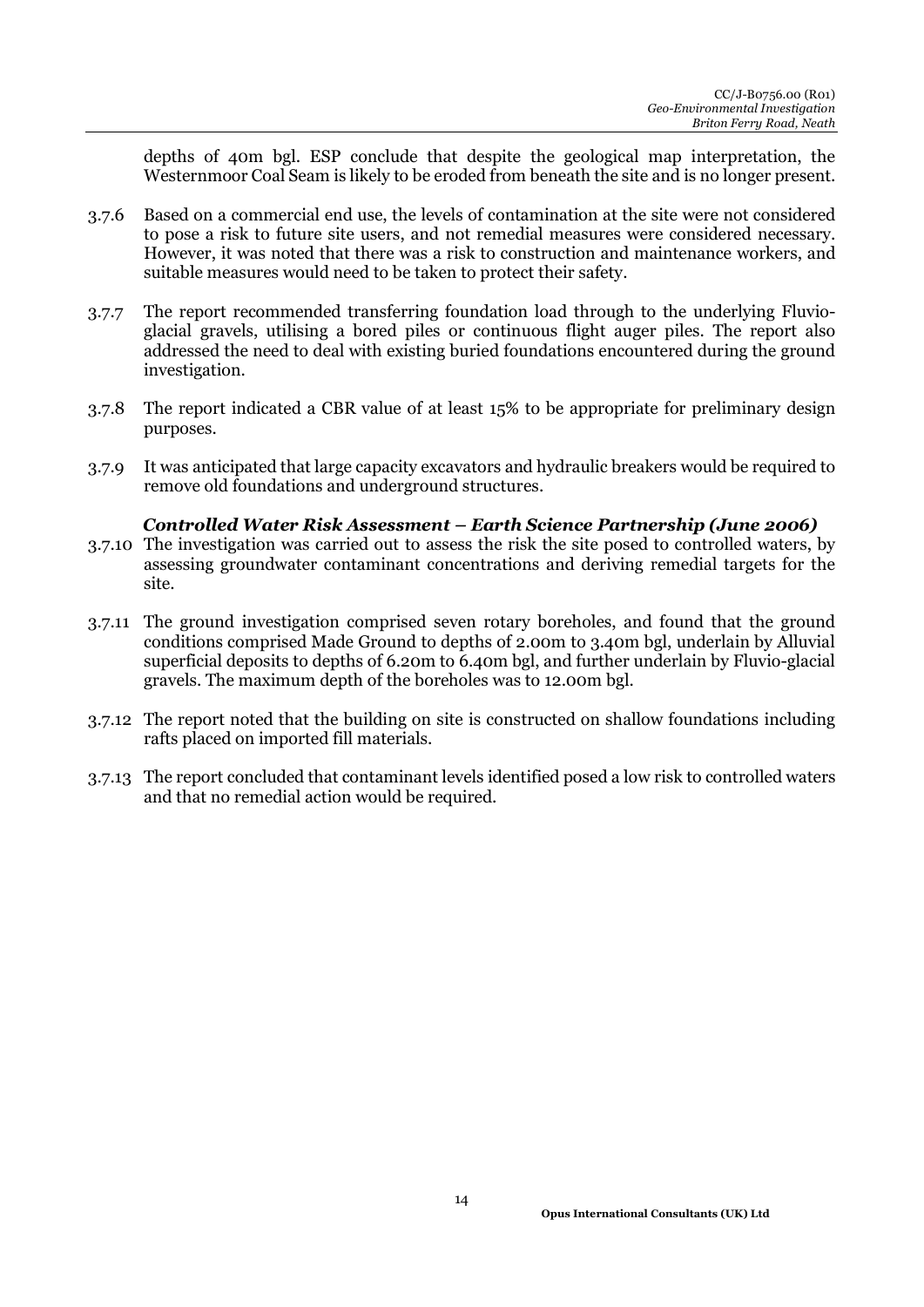# **4 Preliminary Conceptual Site Model**

### **4.1 Background**

- 4.1.1 The Contaminated Land (Wales) Regulations provide a risk based approach to contaminated land in Wales. The government has adopted a 'suitable for use' criteria under the Regulations. This means that remediation is only required to the standard which is acceptable for the use of a site.
- 4.1.2 Land is only defined as 'contaminated' under the Regulations where it appears to the regulatory authority that:
	- Significant environmental harm is being caused, or is likely to be caused; or
	- Significant pollution of controlled waters is being caused, or is likely to be caused.
- 4.1.3 Risk is defined as the combination of:
	- The probability, or frequency, of occurrence of a defined hazard; and
	- The magnitude (including the seriousness) of the consequences.
- 4.1.4 For a risk of environmental harm or pollution to occur as a result of contaminated land, all of the following elements must be present:
	- A **Source**, i.e. a contaminant which could cause harm to health and/or the environment. Sources include current and historical uses, activities and events either on the site or in the surrounding area;
	- A **Receptor**, i.e. a target which could be harmed by the contaminant. Receptors include both human and non-human organisms, 'controlled waters' (groundwater and surface water) and building materials (concrete and plastic); and
	- A **Pathway**, i.e. a route by which contaminants could move from a source to a receptor.
- 4.1.5 A **Pollutant Linkage** occurs when a contaminant is able to move from a source, via a pathway to a receptor. Each element may exist in isolation and pose no environmental risk. It is only when all three elements are linked to each other that a pollution linkage exists, and poses an environmental risk. If all three elements are present, then the magnitude of the risk is a function of the mobility of the source, the sensitivity of the receptor and the nature of the pathway.
- 4.1.6 Environmental risks associated with pollutant linkages at a site are assessed on the basis of information obtained from the desk study, site observations and laboratory testing results and are ranked into the following categories:
	- **High:** A pollutant linkage is present and this poses a significant risk to the identified receptors(s). Action must be taken to remove the pollutant linkage and/or reduce the risk.
	- **Medium:** A pollutant linkage is present and there is sufficient evidence to suggest that this is likely to pose a significant risk to the identified receptors(s). Further investigation and assessment should be undertaken to confirm this.
	- **Low:** A pollutant linkage is present and there is sufficient evidence to suggest that this is unlikely to pose a significant risk to the identified receptors(s). Further investigation and assessment may be undertaken to confirm this.
	- **Negligible:** A pollutant linkage may be present but this poses no significant risk to the identified receptors(s).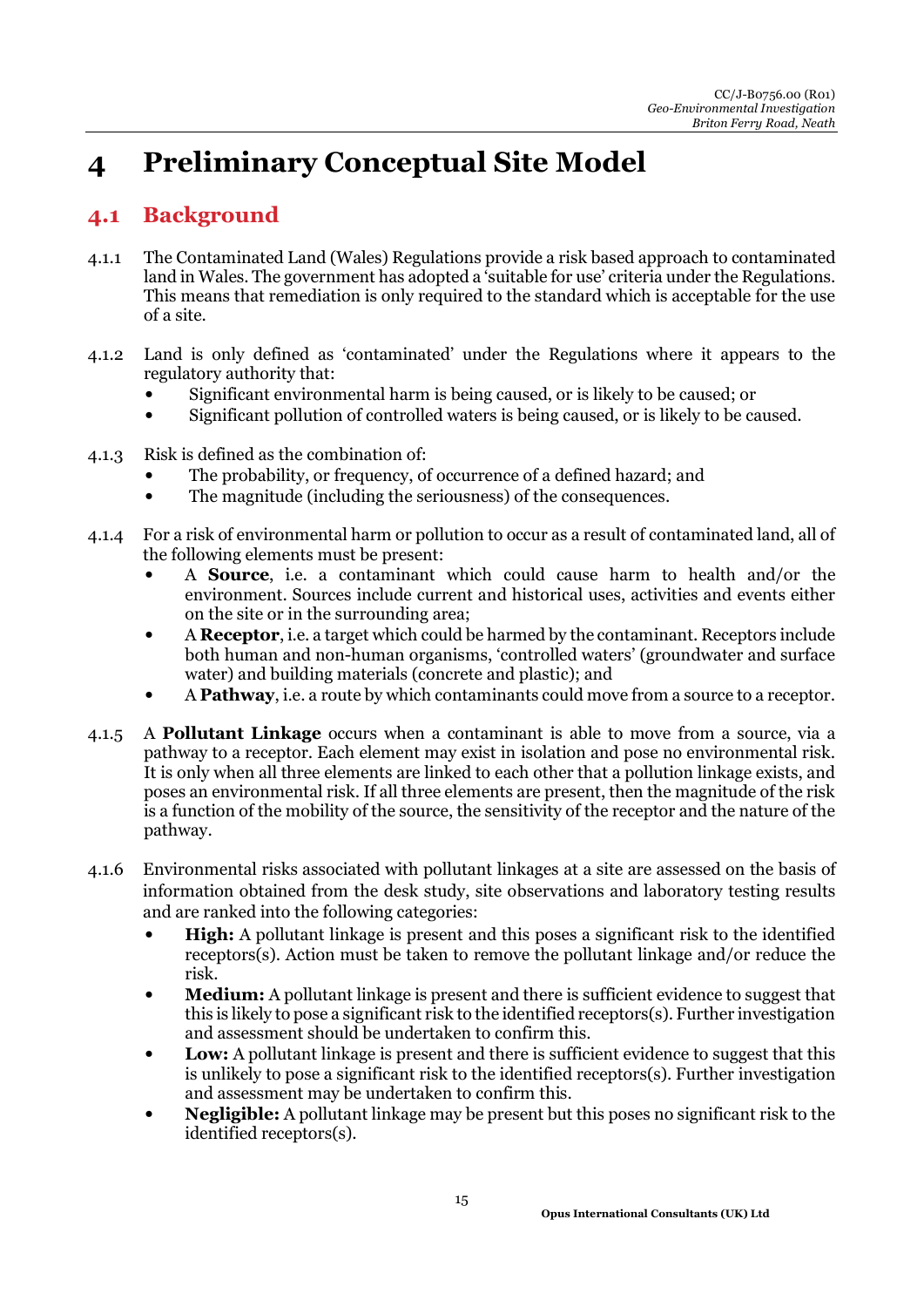### **4.2 Potential Sources of Contamination**

- 4.2.1 The site has historically been occupied by a number of buildings, and a number of railway sidings. Currently the site is occupied by a commercial building, along with associated road networks and associated car parking. In addition, it is likely that historically the course of Crythan Brook ran across the site and was relocated. Alongside this it was evident that some excavation works took place on site.
- 4.2.2 There is the potential for Made Ground to be present on the site due to the demolition of the historical buildings, removal of railway sidings and the formation of existing ground levels.
- 4.2.3 Hence, the following potential **on-site** sources of contamination have been identified:
	- Potentially contaminated Made Ground beneath the site from the former phases of development. Typical contaminants of concern may include metals, sulphates, PAH's, Hydrocarbons, and asbestos fibres;
	- Potential ground gas generation from organic materials within Made Ground on site and natural strata as well as areas where the historical course of Crythan Brook have been backfilled. Ground gases may include methane and carbon dioxide.
- 4.2.4 The following potential **off-site** sources of contamination have been identified:
	- Potential ground gas migration from backfilled quarries and clay pits in adjacent sites.

### **4.3 Potential Migration Pathways**

- 4.3.1 The following potential migration pathways have been identified:
	- **Inhalation:** Breathing dust and vapours from contaminated soil in outdoor air. Vapours can also migrate into buildings resulting in inhalation by the occupants.
	- **Ingestion:** Eating and swallowing of contaminated soil either by deliberate consumption, indirectly by eating or smoking with dirty hands or by ingestion of fugitive dust.
	- **Dermal Contact:** Direct contact with contaminated soil and groundwater, causing skin conditions such as dermatitis etc. Certain contaminants can be absorbed into the body through the skin or enter directly through open cuts or abrasions.
	- Leaching: Infiltration of water through soil can leach out soluble contaminants resulting in groundwater pollution.
	- **Migration of Hydrocarbons:** Mobile contaminants such as hydrocarbons can migrate through near surface materials and impact adjoining land.
	- **Migration of Contaminated Water:** Contaminated water can migrate laterally or vertically dependent on permeability, preferential pathways, man-made voids etc.
	- **Migration of Ground Gas/Vapours:** Ground gases/vapours can migrate laterally or vertically through permeable or voided ground and accumulate within unprotected buildings.
	- **Direct Contact:** Building materials can be damaged by direct contact with aggressive ground conditions, for example sulphate attack on concrete*.*

### **4.4 Potential Receptors of Contamination**

- 4.4.1 The following potential human health and environmental receptors have been identified:
	- Future Customers and Staff of the Lidl store
	- Construction and Maintenance Workers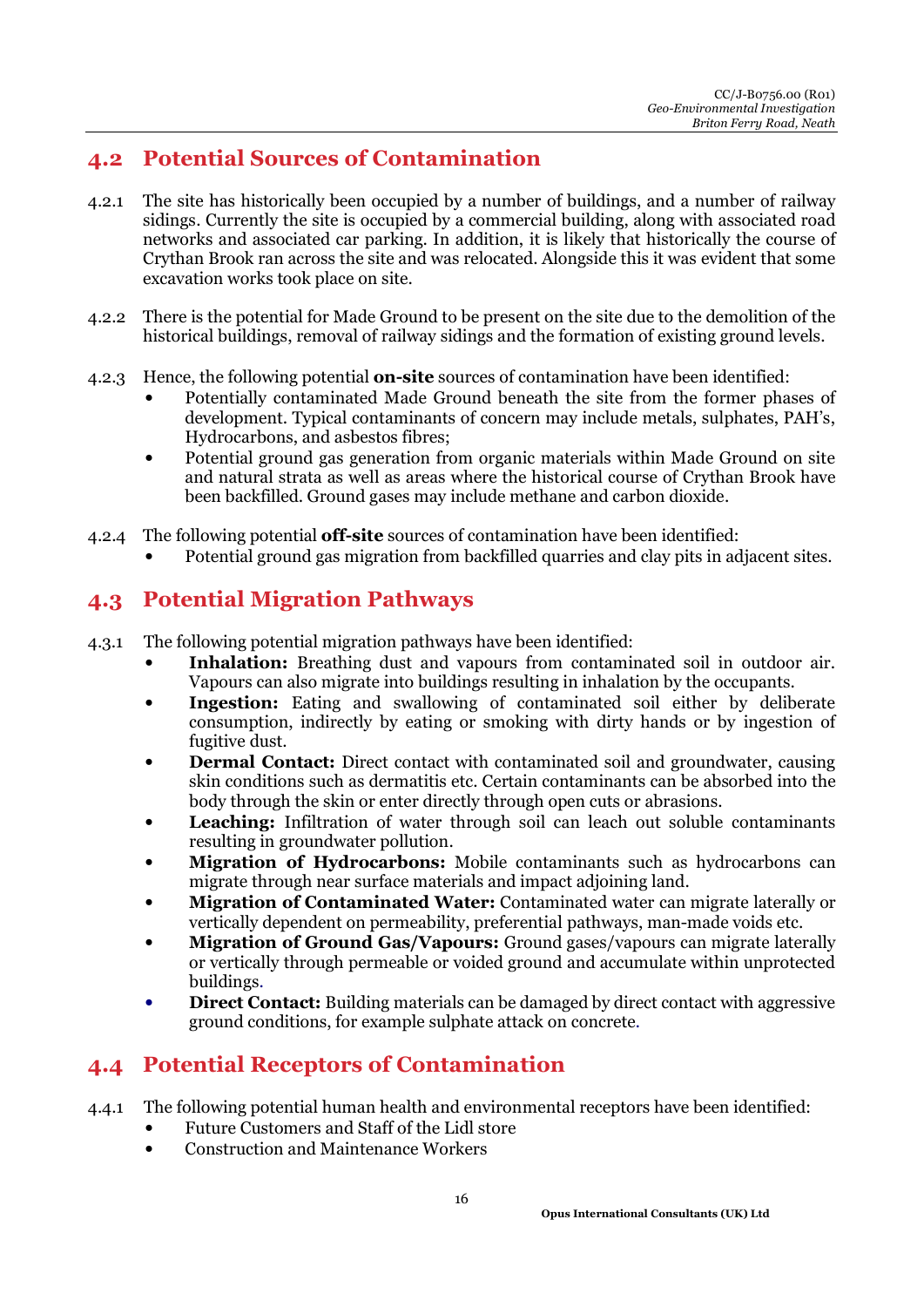- Groundwater in the Hughes Member (Secondary 'A' Aquifer)
- Crythan Brook surface watercourse
- Neath Canal
- Buried concrete and Water Supply Pipes

#### **4.5 Pollutant Linkages and Environmental Risks**

4.5.1 The preliminary **Source-Pathway-Receptor** relationships identified for the site bearing in mind the proposed redevelopment of the site are summarised as follows:

| <b>Source</b><br>Material/Activity                  | <b>Potential</b><br>Contaminant                                      | <b>Pathways</b>                                                                      | <b>Receptor</b>                                                                                       | <b>Risk</b>   |
|-----------------------------------------------------|----------------------------------------------------------------------|--------------------------------------------------------------------------------------|-------------------------------------------------------------------------------------------------------|---------------|
| Made Ground                                         | Metals,<br>PAH <sub>s</sub><br>TPH,<br>VOCs,<br>Phenols              | Inhalation,<br>Ingestion,<br>Dermal contact                                          | <b>Future Customers,</b><br>Lidl Staff,<br><b>Construction Workers.</b><br><b>Maintenance Workers</b> | <b>Medium</b> |
|                                                     | Water-soluble<br>Sulphate                                            | Direct Contact                                                                       | <b>Buried Concrete</b>                                                                                | <b>Medium</b> |
|                                                     | Hydrocarbons                                                         | Direct Contact                                                                       | <b>Water Supply Pipes</b>                                                                             | Low           |
| Bulk materials /<br>free fibres in Made<br>Ground   | Asbestos Containing<br>Materials                                     | Inhalation                                                                           | <b>Construction Workers,</b><br>Maintenance Workers                                                   | <b>Medium</b> |
| Made Ground (on<br>and off site),<br>Natural Strata | Methane,<br>Carbon Dioxide,<br>Carbon Monoxide,<br>Hydrogen Sulphide | Gas migration<br>through permeable<br>strata and<br>accumulation inside<br>buildings | <b>Future Customers,</b><br>Lidl Staff,<br><b>Construction Workers,</b><br>Maintenance Workers        | Low           |
| Made Ground and<br>Tanks (off site)                 | Metals,<br>PAH <sub>s</sub><br>TPH,<br>VOCs,<br>Phenols              | Leaching and<br>migration through<br>permeable strata                                | <b>Underlying Secondary</b><br>Aquifers,<br>Crythan Brook                                             | Low           |

**Table 4.1 Preliminary Source Pathway-Receptor Relationships**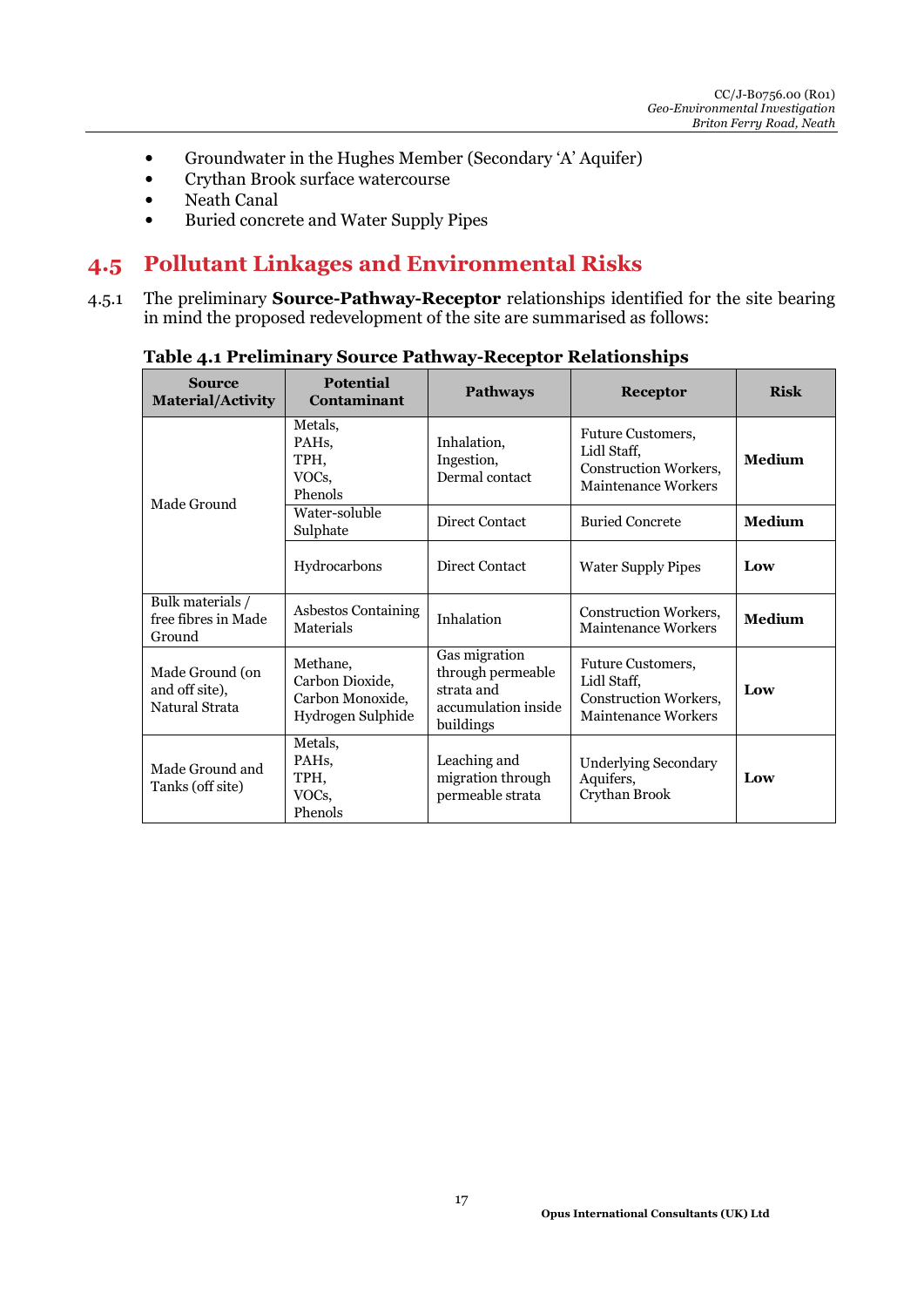# **5 Investigation Methodology**

### **5.1 Objectives**

5.1.1 The objectives of this Geo-Environmental Investigation were to obtain information relating to the ground conditions beneath the site in order to determine suitable methods of design and construction for foundations, floor slabs and external areas for the proposed development, and to identify any ground contamination in order to enable formulation of an appropriate remediation strategy for the proposed development if necessary.

### **5.2 Clearance of Underground Services**

5.2.1 Service location plans for the site were provided by the Client prior to the intrusive investigation which indicated that a number of services were located beneath the site, however the positions of gas and water mains were unknown. Therefore, due to the high risk, all exploratory hole locations were scanned by Opus using a cable avoidance tool (CAT) and a hand dug inspection pit (to 1.20m bgl) was carried out as a precautionary measure prior to the advancement of each exploratory hole.

### **5.3 Exploratory Holes**

- 5.3.1 Eight window sample boreholes (WS1-WS7) were advanced across the site using a small, tracked, light percussion window sampling rig on  $3<sup>rd</sup>$  and  $4<sup>th</sup>$  December 2015. These were located to provide adequate coverage to characterise the ground conditions beneath the available areas of the site. The window sample boreholes were advanced to depths of between 0.40m and 5.00m below ground level (bgl).
- 5.3.2 Combined ground gas and groundwater monitoring wells were installed in WS3 and WS4A. The wells were constructed using 50mm HDPE plain pipe in a bentonite seal from existing ground level to 0.50m bgl and 50mm HDPE slotted pipe in a gravel surround to 2.00m (WS4A) and 2.50m bgl (WS3). The wells were fitted with a gas tap assembly at ground level suitable for connection to proprietary gas monitoring equipment and a lockable cover at ground level to provide protection. The remaining window sample holes were backfilled with arisings and reinstated at surface with concrete.
- 5.3.3 The approximate locations of the exploratory holes are shown on the appended **Exploratory Hole Location Plan (Drawing No. J-B0756.00/G002-A)**.

### **5.4 Logging and Sampling**

- 5.4.1 Engineers' logs of the strata encountered in the window sample holes were developed in accordance with BS EN ISO 14688 and copies are presented as **Appendix 'E'**.
- 5.4.2 Standard Penetration Tests (SPT's) were taken at regular 1.00m intervals within the window sample boreholes (where it was possible to fully hand dig the inspection pits) to provide 'N' values for empirical assessment of strength and density parameters of the strata.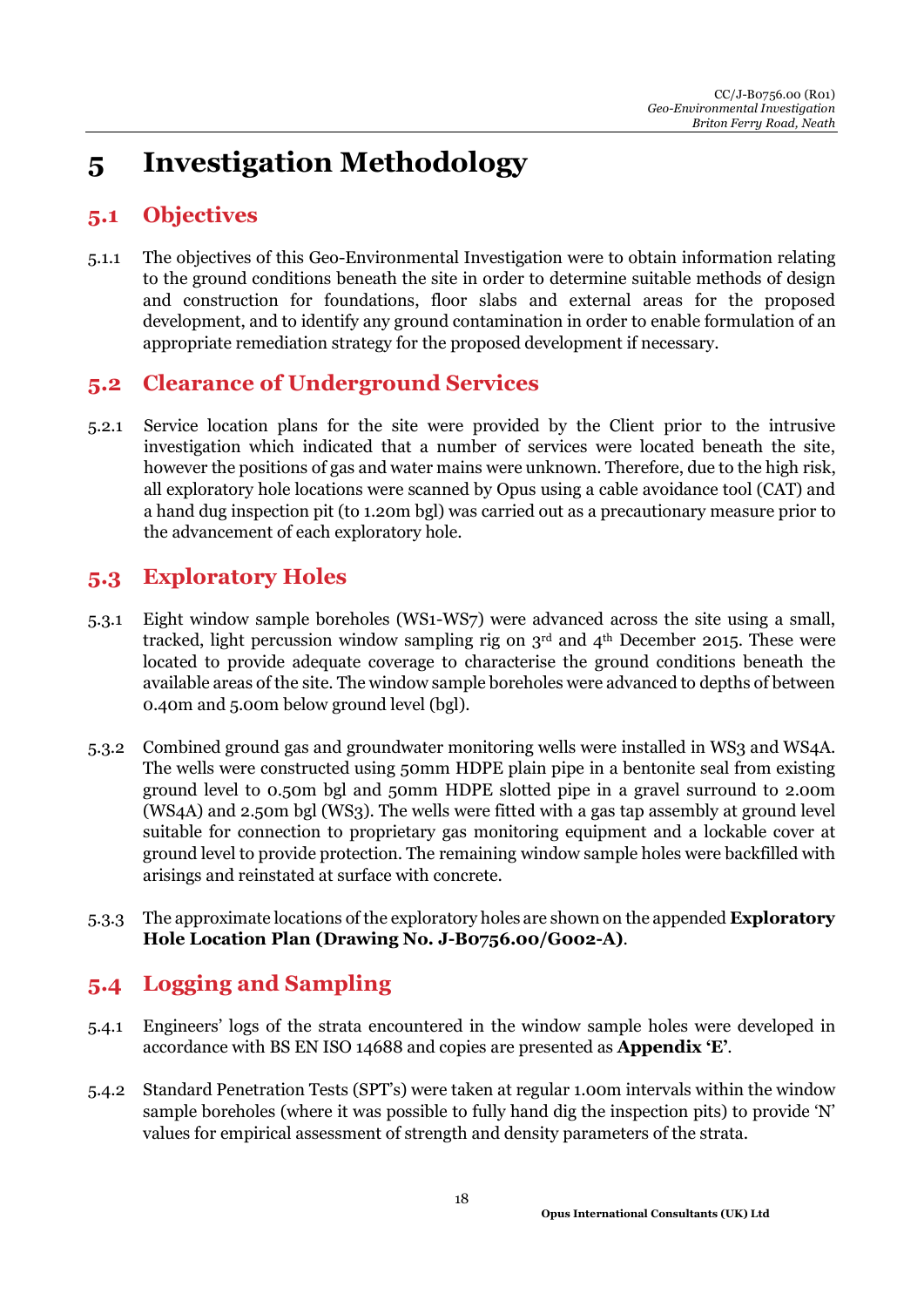5.4.3 Disturbed soil samples were taken at selected depths in all exploratory holes, placed in appropriate containers and submitted for chemical and geotechnical laboratory testing.

### **5.5 Chemical Testing**

- 5.5.1 Selected soil samples were subjected to appropriate chemical testing at the MCERTS and UKAS accredited laboratory of QTS Environmental for a suite of potential contaminants taking account of the Preliminary Conceptual Site Model and site observations.
- 5.5.2 The following chemical testing was carried out on selected soil samples:

|           | Metals                                           | 10 samples |
|-----------|--------------------------------------------------|------------|
| $\bullet$ | Speciated Polycyclic Aromatic Hydrocarbons (PAH) | 10 samples |
|           | Soil Organic Matter                              | 5 samples  |
|           | Asbestos Screen                                  | 9 samples  |
|           | Asbestos Identification                          | 1 sample   |
| $\bullet$ | TPH/CWG including BTEX                           | 4 samples  |
|           | Volatile Organic Compounds (VOCs)                | 4 samples  |
|           |                                                  |            |

5.5.3 The results of the chemical testing are presented as **Appendix 'F'**.

### **5.6 Geotechnical Testing**

- 5.6.1 Selected soil samples were subjected to appropriate geotechnical testing at the UKAS accredited laboratory of QTS Environmental.
- 5.6.2 The following geotechnical testing was carried out on selected soil samples:

| pH                     | 10 samples |
|------------------------|------------|
| Water-Soluble Sulphate | 10 samples |

5.6.3 The results of the pH and water-soluble sulphate testing are included with the chemical testing results presented as **Appendix 'F'**.

### **5.7 Gas/Groundwater Monitoring**

- 5.7.1 Ground gas monitoring has been undertaken in the two monitoring wells during a single visit. Methane, carbon dioxide, oxygen, carbon monoxide and hydrogen sulphide concentrations have been measured using a calibrated Gas Data GFM436 Gas Analyser. Atmospheric pressure and gas flow rates have also been recorded at the same time.
- 5.7.2 The results of the ground gas / groundwater monitoring are presented as **Appendix 'G'**.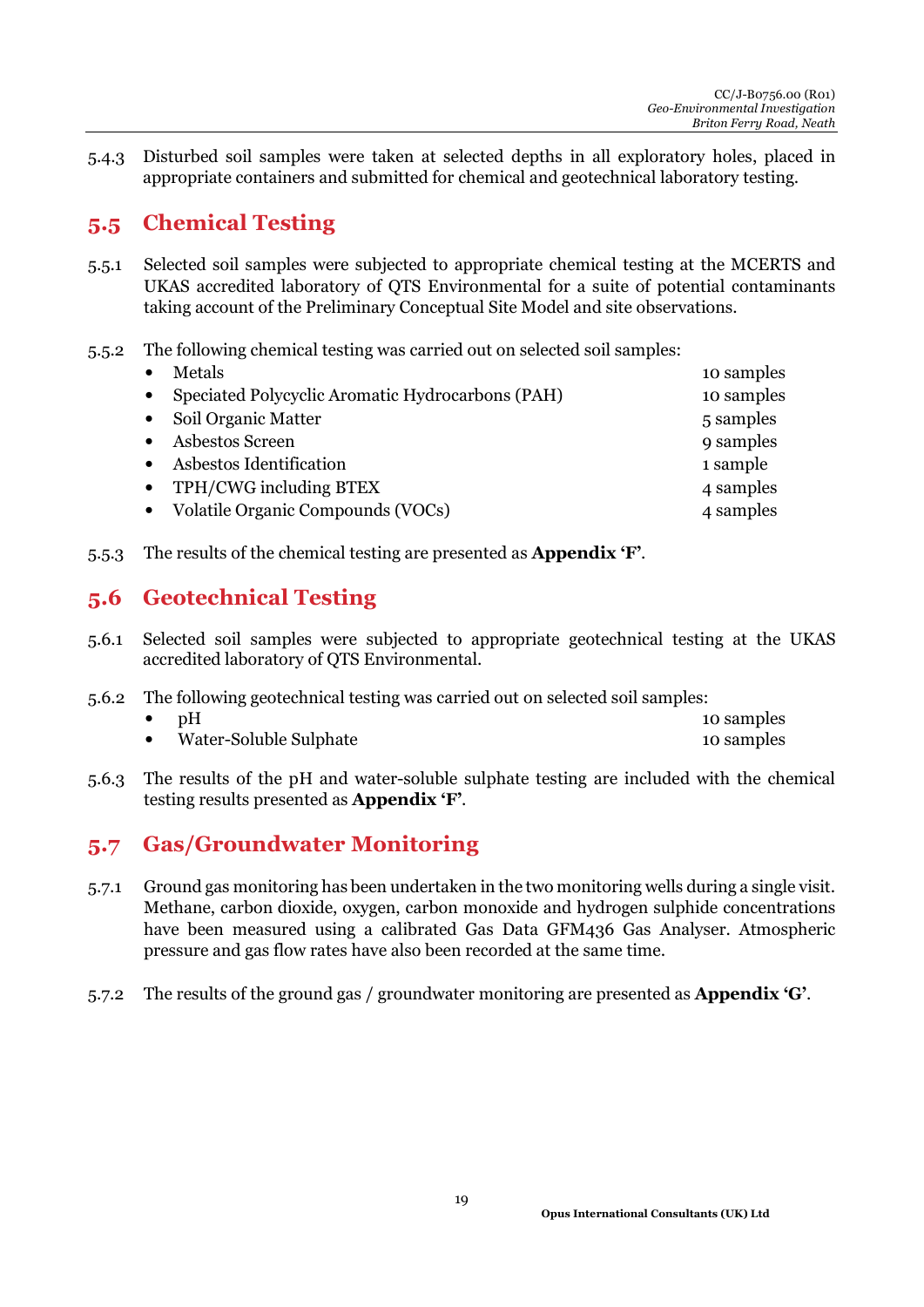# **6 Results of Investigation**

### **6.1 Introduction**

6.1.1 The ground conditions encountered in the exploratory holes across the site generally comprised a significant layer of Made Ground that was difficult to penetrate below 1.00m bgl. Where the Made Ground was penetrated, this was underlain by natural, grey, very soft consistency CLAY.

### **6.2 Strata Observations**

#### *Made Ground*

- 6.2.1 In the area of the car park, the Made Ground generally comprised a thin layer of asphalt, underlain by grey gravel sub-base, and further underlain by ashy, sandy gravel and cobbles. Constituents included brick, metal, sandstone and slag. The Made Ground in this area was penetrated to a maximum depth of 1.20m bgl, and a concrete slab was identified at 0.40m bgl in WS7.
- 6.2.2 To the rear of the commercial units, the Made Ground generally comprised ashy, gravel and sand, with occasional cobbles of brick and concrete. The base of the Made Ground was proven to the rear of the existing building at a depth of 4.7m bgl in WS3. WS4 was terminated at 0.4m upon encountered 'No Dig' tape. WS4A could not be advanced beyond 2.4 m due to refusal of the window sampling barrel.

#### *Natural Strata*

6.2.3 Natural strata was encountered beneath the Made Ground in WS3, and comprised grey, very soft consistency, very low strength CLAY.

### **6.3 Standard Penetration Tests (SPT's)**

6.3.1 The SPT's taken at 1.00m intervals in the Made Ground and natural strata gave the following ranges of corrected 'N' values:

| Depth (m) | <b>Exploratory Hole</b> |     |                          |  |
|-----------|-------------------------|-----|--------------------------|--|
|           | WS <sub>1</sub>         | WS3 | WS4A                     |  |
| 1.20      | 10                      | 21  | 15                       |  |
| 2.00      |                         | 19  | 59                       |  |
| 3.00      |                         |     |                          |  |
| 4.00      |                         | 11  | $\overline{\phantom{0}}$ |  |
| 5.00      |                         |     |                          |  |

#### **Table 6.1: Corrected SPT 'N' Values**

### **6.4 Groundwater Observations**

6.4.1 Groundwater was encountered in WS3 at a depth of 1.90m bgl within the Made Ground during the intrusive investigation.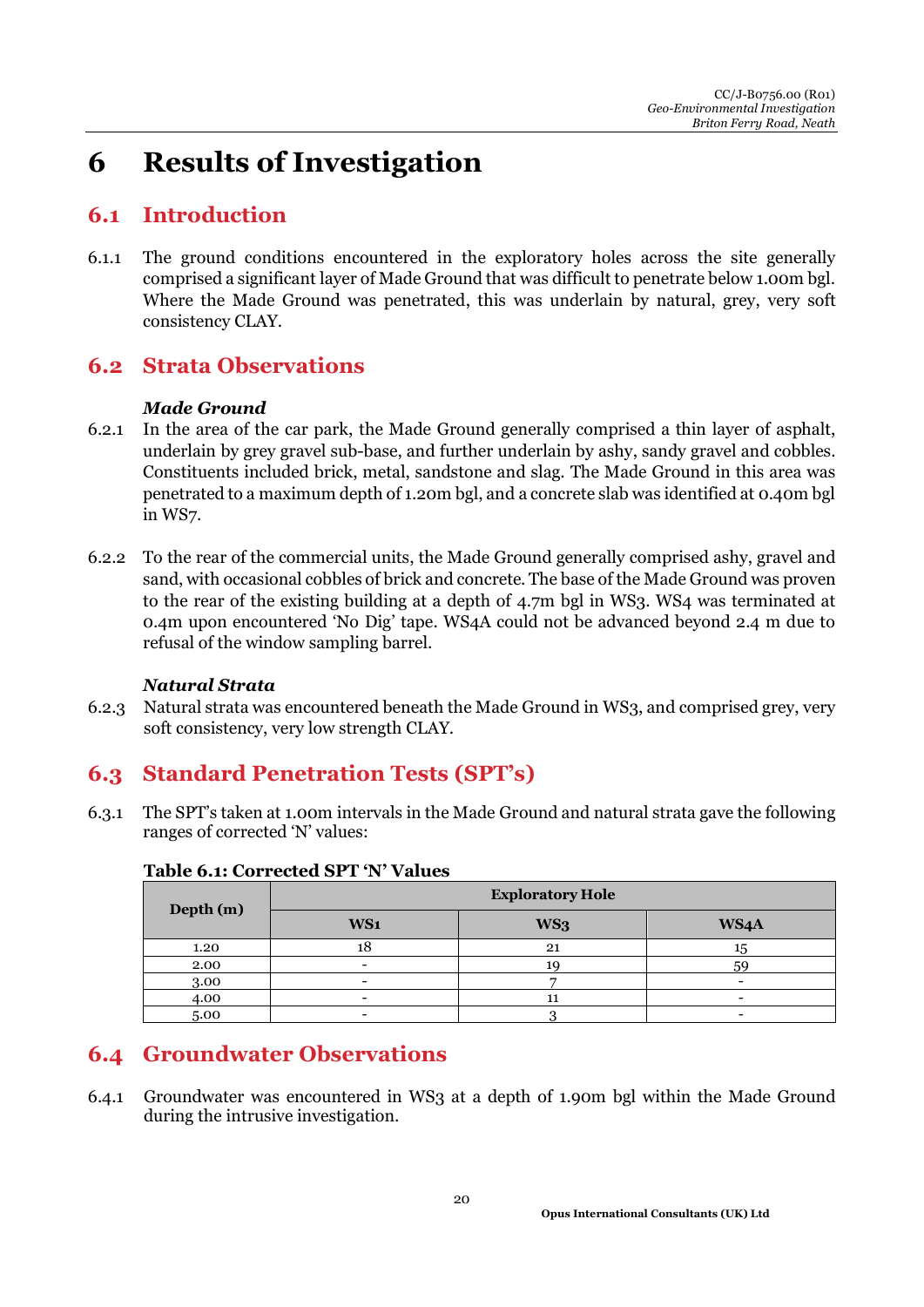6.4.2 Standing groundwater levels were recorded in the monitoring wells in WS3 and WS4A at depths of 2.52m and 2.00m bgl respectively.

### **6.5 Chemical Testing**

- 6.5.1 The results of the chemical testing of soil samples have been reviewed in accordance with the current legislative framework and criteria to assess the risk to human health.
- 6.5.2 The soil sample chemical testing results have been compared to the Environment Agency Soil Guideline Values (SGV's), DEFRA Category 4 Screening Levels, Opus In-House Tier 1 Screening Values (IHSV's) and Land Quality Management (LQM) & Chartered Institute for Environmental Health (CIEH) 'Suitable 4 Use Levels' (S4UL's) derived using CLEA 1.06 to be protective of human health.
- 6.5.3 The 'Commercial' site end use scenario has been adopted for the assessment of the site bearing in mind the site redevelopment proposals.
- 6.5.4 The metal and PAH results for the five tested near-surface soil samples have been subjected to a statistical Tier 1 Human Health Risk Assessment in accordance with the CL:AIRE and CIEH document titled 'Guidance on Comparing Soil Contamination with a Critical Concentration' published in May 2008 using the ESI Contaminated Land Statistical Calculator software.
- 6.5.5 Under the land use planning system, the objective is to determine the 'suitability for use' of the land under consideration and hence demonstrate that there is a 95% probability that the true population mean is below the set critical concentration, such as published SGV's, and Category 4 Screening Levels and, in their absence, Opus Tier 1 IHSV's and LQM/CIEH S4UL's for a 'Commercial' site end use.
- 6.5.6 Where the objective is to demonstrate 'suitability for use', the Null and Alternative Hypotheses are as follows:
	- Null Hypothesis: "Is the true mean concentration more than or equal to that of the critical concentration?"
	- Alternative Hypothesis: "Is the true mean concentration less than the critical concentration?"
- 6.5.7 The Tier 1 Human Health Risk Assessment Spreadsheets are presented as **Appendix 'H'**.
- 6.5.8 Soil Organic Matter (SOM) analysis has also been undertaken to enable the determination of appropriate screening values for organic contaminants. The average SOM% value for the site is 3.0% therefore screening values applicable for 3% SOM have been used within the generic screening assessment.
- 6.5.9 The results of the TPHCWG, BTEX, MTBE and VOC analysis cannot be assessed by statistical means due to a number of the samples analysed being targeted for analysis and not being part of a general screen. Any elevated concentrations detected as a result of the targeted sampling and analysis would skew the statistical analysis and general distribution of the data set giving a false representation of the distribution of TPHCWG, BTEX, MTBE and VOC contamination on site.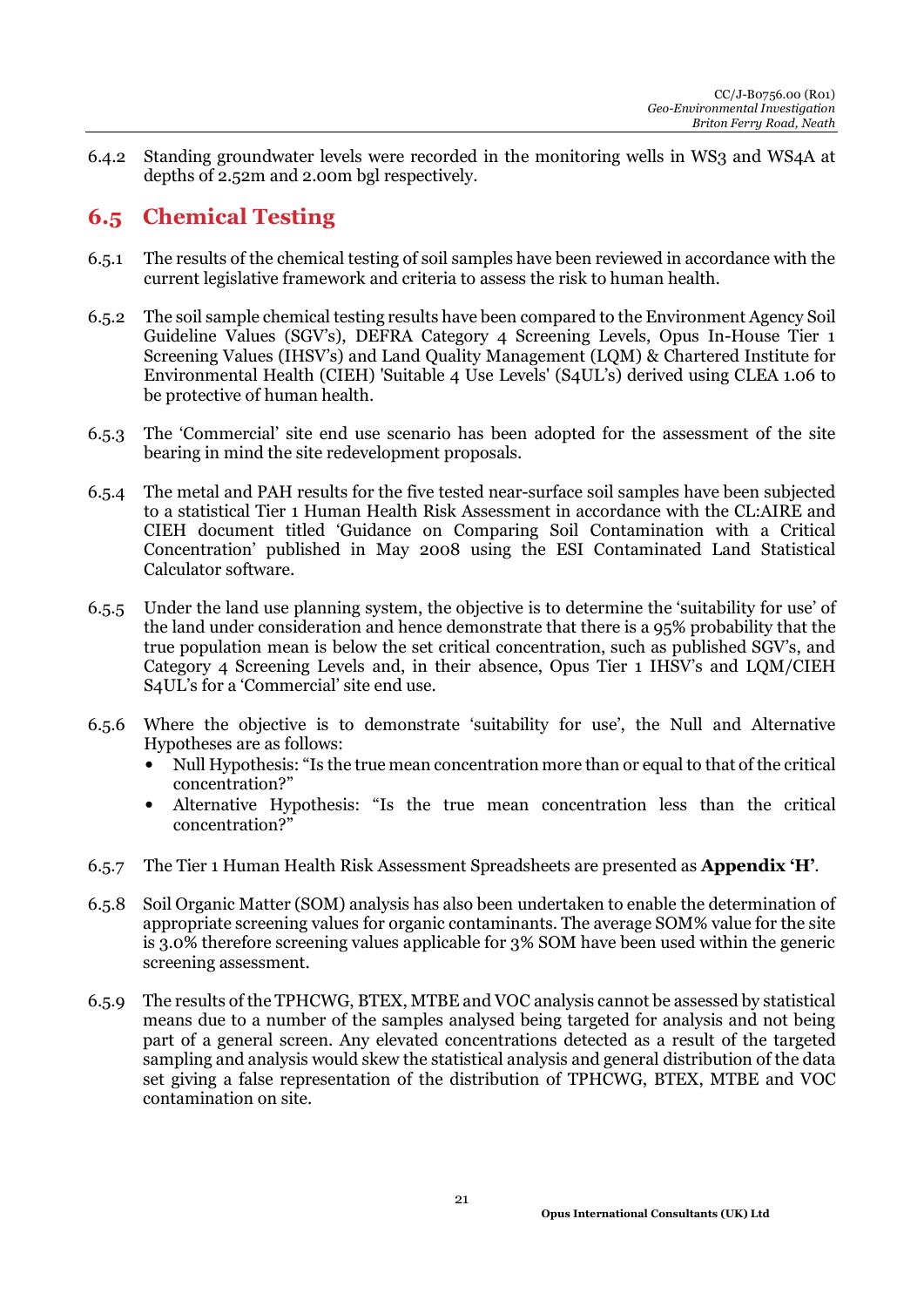#### *Metals*

- 6.5.10 Nine samples of Made Ground and one of natural clay were analysed for a standard metals suite.
- 6.5.11 No metal concentrations exceeded their applicable screening values in the tested samples. The statistical analysis of the metals data set has confirmed that the Null Hypothesis has been rejected for metals (i.e. the true mean concentration is less than the critical concentration). Hence, no remedial action is considered necessary for metals with respect to human health.

#### *Speciated PAH's*

- 6.5.12 Nine samples of Made Ground and one of natural clay were analysed for speciated PAH's.
- 6.5.13 No individual PAH concentrations exceeded their applicable screening values in the tested samples. The statistical analysis of the PAH data set has confirmed that the Null Hypothesis has been rejected for PAH's (i.e. the true mean concentration is less than the critical concentration). Hence, no remedial action is considered necessary for PAH's with respect to human health.

#### *Total Cyanide and Total Phenol*

- 6.5.14 Nine samples of Made Ground and one of natural clay were analysed for total cyanide and total phenol.
- 6.5.15 No total cyanide and total phenol concentrations were detected above their laboratory detection limit of 2mg/kg in the tested samples. Hence, no remedial action is considered necessary for Cyanide or Total Phenol with respect to human health.

#### *Speciated TPH, BTEX & MTBE*

- 6.5.16 Four Made Ground samples were analysed for speciated TPH and BTEX.
- 6.5.17 No individual TPH, BTEX or MTBE fractions exceeded their applicable screening values in the tested soil samples. Hence, no remedial action is considered necessary for TPH, BTEX or MTBE with respect to human health.

#### *VOCs*

- 6.5.18 Four samples of Made Ground were analysed for VOCs.
- 6.5.19 Trace concentrations of VOC's were identified in samples WS3/3.0m and WS4A/1.4m however the individual compound concentrations did not exceed their applicable screening values. All other concentrations did not exceed their lower laboratory detection limits. Hence, no remedial action is considered necessary for VOC with respect to human health.

#### *Asbestos*

- 6.5.20 Nine samples of Made Ground were screened for asbestos fibres, and one bulk sample was tested to confirm the presence of asbestos.
- 6.5.21 Asbestos fibres (chrysotile) were detected in four samples of Made Ground taken from WS1 (0.60m), WS3 (1.40m and 2.00m) and WS6 (0.40m).
- 6.5.22 The bulk material identified in WS1 was confirmed to be cement type chrysotile.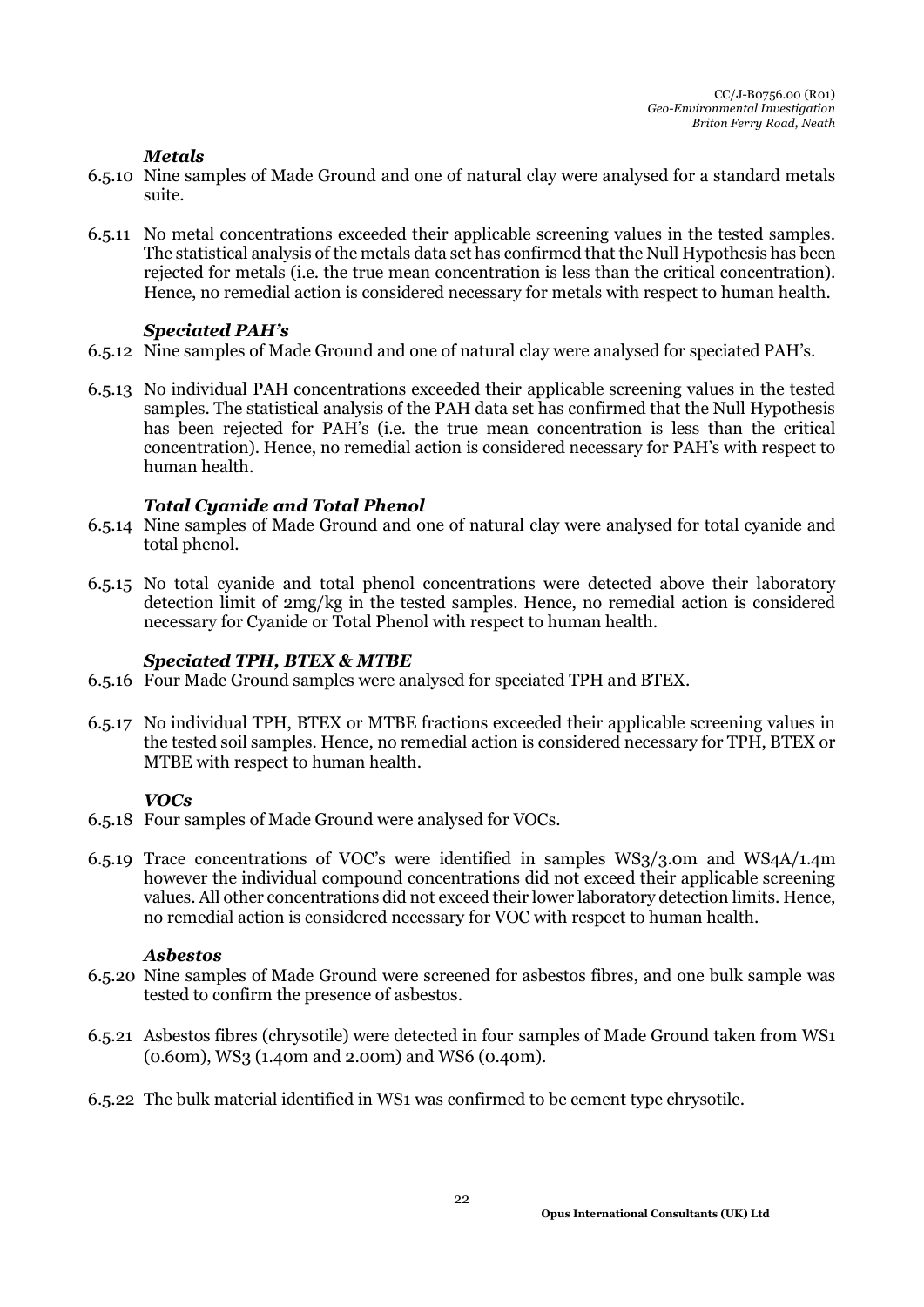### **6.6 Geotechnical Testing**

6.6.1 Nine samples of Made Ground and one of natural clay have been tested for pH and watersoluble sulphate. The results of the geotechnical testing are summarised as follows:

#### *Made Ground*

- pH values between 7.2 and 9.3
- Water-soluble sulphate values between 16mg/l and 592mg/l

#### *Natural Strata*

- pH value of 7.5
- Water-soluble sulphate value of  $44mg/l$

#### **6.7 Ground Gas Monitoring Results**

- 6.7.1 Gas monitoring results have been compared to guidance presented in CIRIA Report C665, Assessing Risks Posed by Hazardous Ground Gases to Buildings, 2007.
- 6.7.2 CIRIA C665 indicates that ground gas protection measures may be necessary in new buildings on sites where methane concentrations exceed a threshold value of 1% v/v and/or where carbon dioxide concentrations exceed a threshold value of  $5\%$  v/v. The gas flow rate is also considered in the required level of protection.
- 6.7.3 Maximum methane  $(CH_4)$  and carbon dioxide  $(CO_2)$  concentrations, as percentage volume in air (% $v/v$ ), minimum oxygen (O<sub>2</sub>) concentrations (% $v/v$ ), maximum carbon monoxide (CO) and hydrogen sulphide  $(H_2S)$  concentrations, in parts per million (ppm), and gas flow rates in litres per hour (l/hr) have been monitored in the two monitoring wells during the monitoring visit.
- 6.7.4 The results of the gas monitoring visit are summarised as follows:
	- Methane has not been recorded above the instrument detection limit  $( $0.1\%$  v/v).$
	- Carbon dioxide has been recorded at concentrations between 1.0% v/v (WS3) and 1.1% v/v (WS4A).
	- Carbon monoxide has been recorded at a concentration of 1ppm in WS3.
	- Hydrogen sulphide has not been recorded above the instrument detection limit (<1ppm).
	- Gas flow was detected at a peak of 2.0 l/hr in WS3.
- 6.7.5 The atmospheric pressure recorded at the time of the monitoring visit was 1021mb with a falling pressure trend.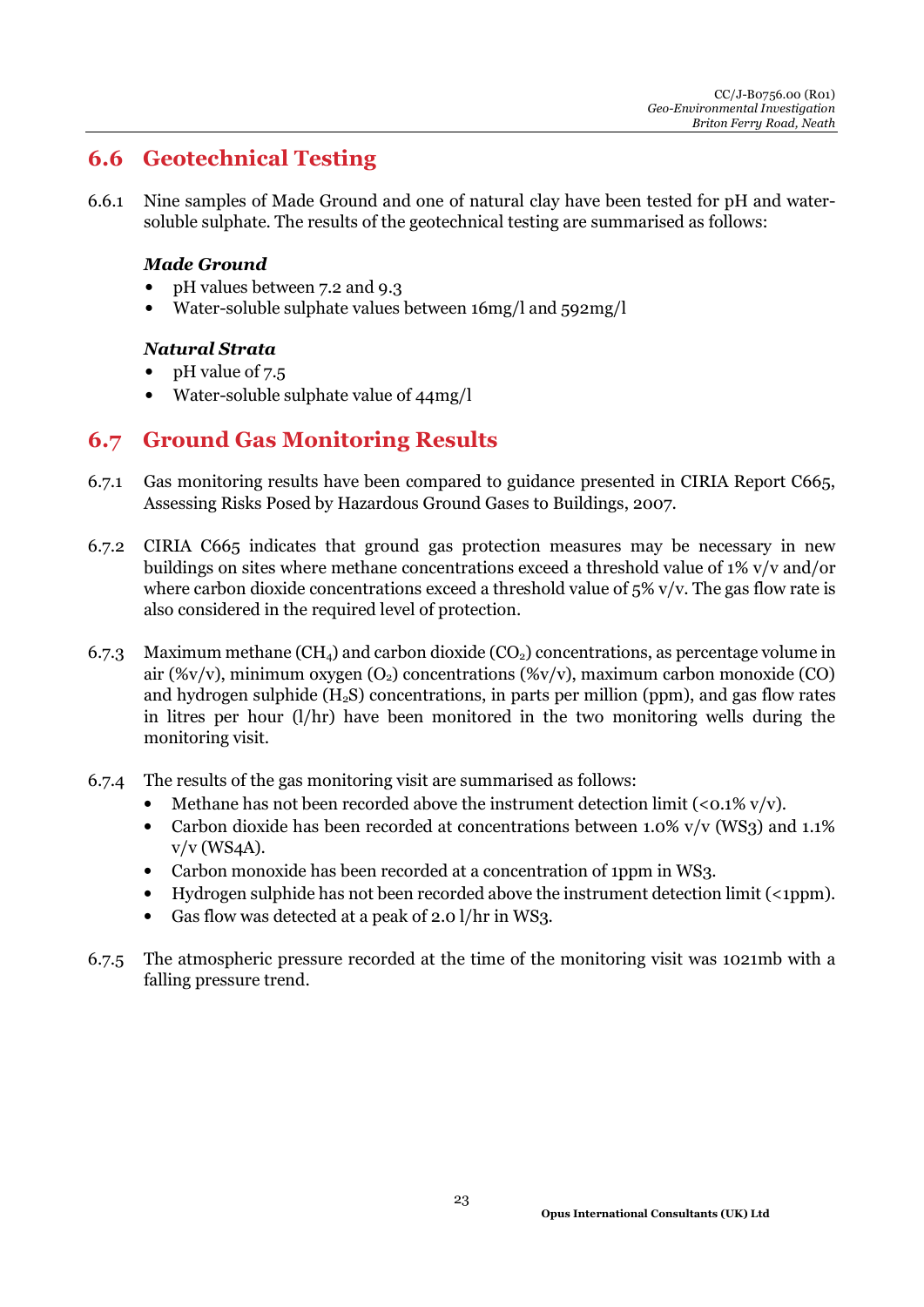# **B Assessment & Recommendations**

# **7 Environmental Assessment**

### **7.1 Soil**

- 7.1.1 No metal, PAH, Cyanide, Phenol, TPH, BTEX, MTBE or VOC concentrations were found to exceed their adopted screening values in any of the tested soil samples. However, Asbestos fibres were identified with the Made Ground in WS1, WS3 and WS6, in addition to a bulk sample in WS1. Hence, it is considered that there is requirement for remedial action with respect to asbestos to be undertaken as part of the proposed development of the site with respect to human health.
- 7.1.2 It is likely that the asbestos is present as a result of the importation of fill materials to create a development platform for the existing development on site. Given the depth of the identified fibres, it is likely that the material will be disturbed as part of the redevelopment works.
- 7.1.3 Initially the remedial action should be in the form of a watching brief and inspection of the exposed Made Ground in and around exploratory holes by a suitably qualified Geo-Environmental Engineer in these areas during demolition to determine the extent of the asbestos impacted area. Appropriate remedial and mitigation measures can then be determined.
- 7.1.4 The water-soluble sulphate concentrations in the soils and groundwater beneath the site indicate that the risk posed to future buried concrete structures is low. This issue is characterised further in Section 8.7 of this report.

### **7.2 Ground Gas**

- 7.2.1 The nearest Historical Landfill Sites were recorded between 750m and 900m of the site. However, there is a significant amount of Made Ground on site. As a result, the ground gas potential for the site and surrounding area is considered to be low risk.
- 7.2.2 A maximum carbon dioxide concentration of 1.1% v/v and peak flow of 2.0 l/hr has been recorded in the single monitoring visit undertaken to date. No detectable concentration of methane has been recorded across all monitoring wells.
- 7.2.3 The maximum carbon dioxide concentration of 1.1% v/v and a maximum gas flow rate of 2.0 l/hr have been selected to calculate an initial Gas Screening Values (GSV) for the site in accordance with CIRIA Report C665 to determine the required level of carbon dioxide protection measures for the proposed future site development.
- 7.2.4 The GSV is calculated as follows:

#### **GSV = Gas Concentration/100 × Flow Rate**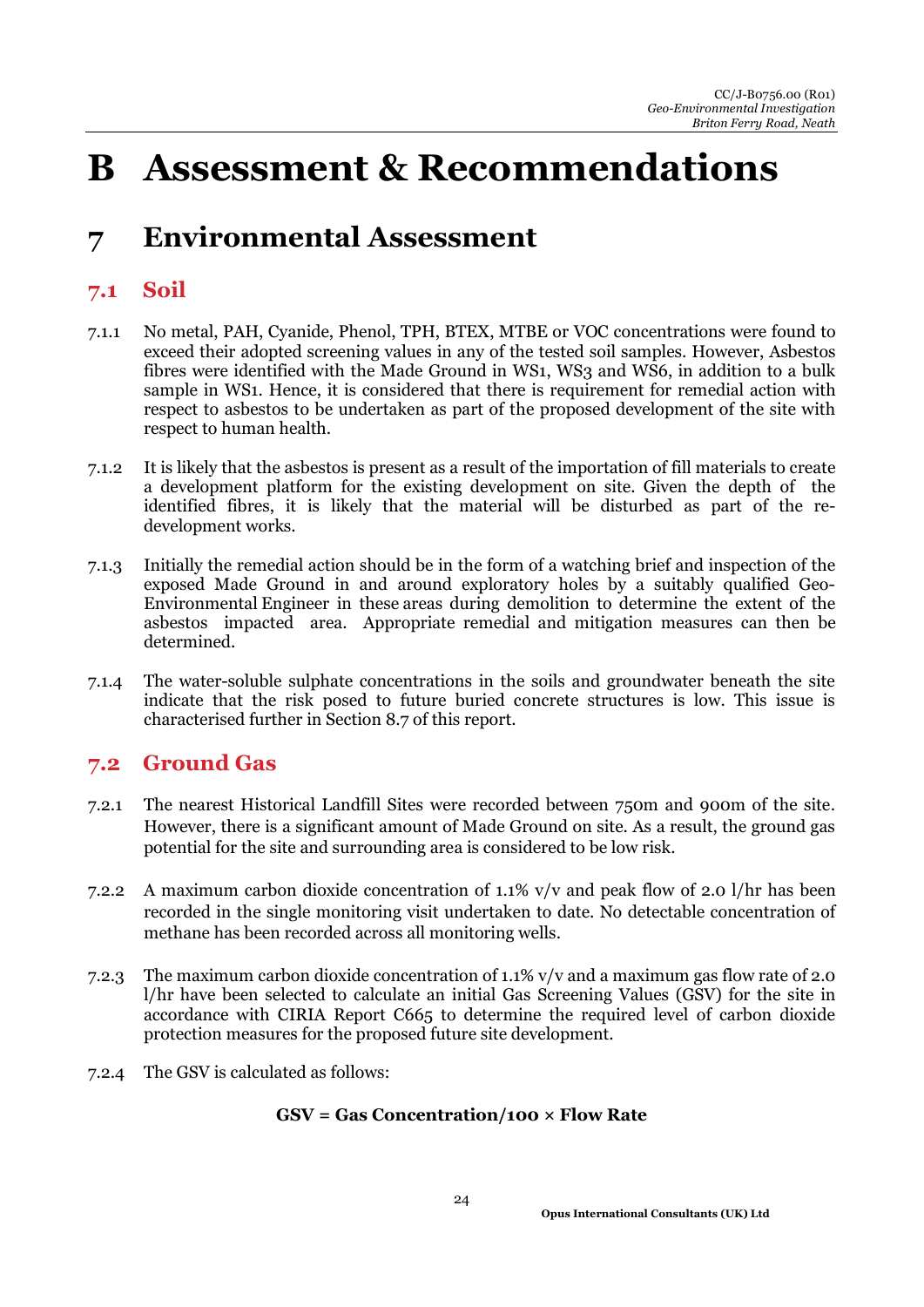- 7.2.5 In line with the recommendations provided in CIRIA 665, a preliminary GSV of 0.022 l/hr has been calculated for carbon dioxide. The GSV's for carbon dioxide put the site within 'Characteristic Situation 1' (Very Low Risk) in accordance with CIRIA 665.
- 7.2.6 On the basis of the very low risk assessed for the site as part of this investigation, no gas protection measures are considered necessary for the proposed development.
- 7.2.7 It is recommended that the above assessment be submitted to the Local Authority EHO for approval or comment on whether further monitoring is required.

### **7.3 Revised Conceptual Site Model**

7.3.1 The revised Conceptual Site Model based on information obtained from the intrusive investigation, the Tier 1 Human Health Risk Assessment and the provisional Ground Gas Risk Assessment has identified that the majority of the potential pollutant linkages identified at the desk study stage have been broken due to no source being identified. The remaining identified pollutant linkages that require mitigation or remedial works as part of the proposed development are tabulated below.

| <b>Source</b><br><b>Material/Activity</b>         | <b>Potential</b><br><b>Contaminant</b> | <b>Pathways</b> | <b>Receptor</b>                                     | <b>Risk</b>   |
|---------------------------------------------------|----------------------------------------|-----------------|-----------------------------------------------------|---------------|
| Made Ground                                       | Water-soluble<br>Sulphate              | Direct Contact  | <b>Buried Concrete</b>                              | Low           |
| Bulk materials /<br>free fibres in Made<br>Ground | Asbestos Containing<br>Materials       | Inhalation      | Construction Workers,<br><b>Maintenance Workers</b> | <b>Medium</b> |

**Table 7.1 Updated Source Pathway-Receptor Relationships** 

### **7.4 Health & Safety**

- 7.4.1 The Principal Contractor should provide an assessment of the appropriate procedures required to protect site workers from the materials likely to be encountered at the site.
- 7.4.2 The following basic health and safety measures should be adopted as a minimum during the site development works:
	- Basic Personal Protective Equipment (PPE) including hard hats, gloves, coveralls and steel toe-capped boots to be worn at all times;
	- Eating, drinking and smoking to be forbidden at all times except in designated mess areas; and
	- Breathing equipment to be available for those working in confined or unventilated spaces.
- 7.4.3 In addition, the presence of asbestos fibres and cement bound asbestos within the Made Ground pose a risk to construction workers. Therefore, appropriate measures should be put in place to reduce the risk to human health.
- 7.4.4 If ground conditions should differ significantly from those encountered during the intrusive investigation, including the discovery of any visible or odourous contamination, site redevelopment works should be suspended until the suspect material has been inspected and assessed by a competent Geo-Environmental Engineer.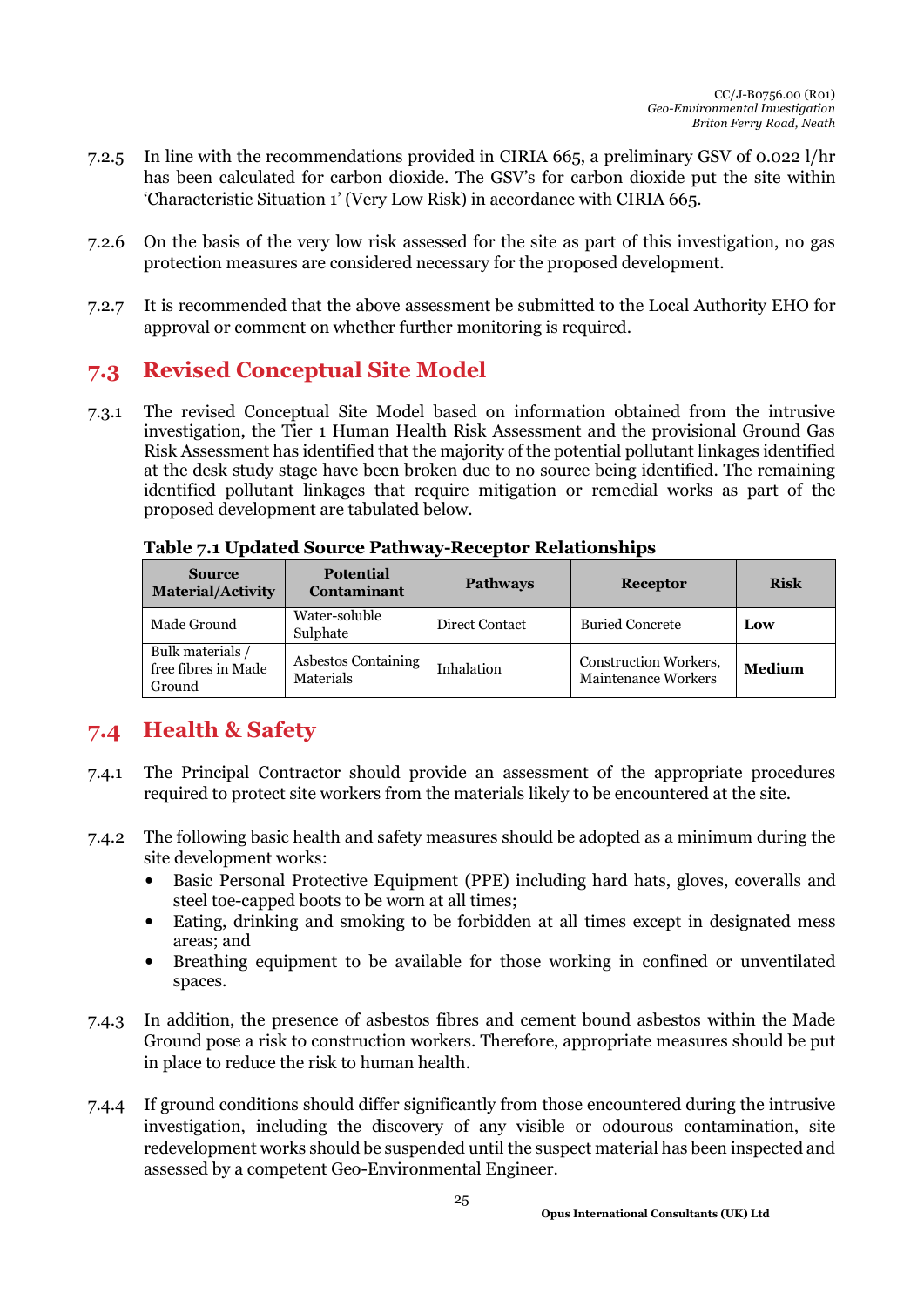### **7.5 Waste Disposal**

- 7.5.1 The reuse of Made Ground as engineered fill should be undertaken in accordance with an appropriate Environment Agency licence as defined in the statutory guidance on the 'Definition of Waste' or CL:AIRE Code of Practice.
- 7.5.2 Any materials designated for off-site disposal are likely to require classification by the Waste Acceptance Criteria (WAC) in accordance with the Landfill Regulations. No WAC testing has been undertaken as part of this investigation.

### **7.6 Liaison with Regulators**

7.6.1 It is recommended that this report be submitted to the Local Authority Environmental Health Officer for review and comment prior to any irrevocable action taking place.

### **7.7 Water Supply Pipes**

7.7.1 It is recommended that this report be submitted to the relevant Water Supply Authority to confirm the necessary level of protection, if any, for future plastic water supply pipes.

### **7.8 Environmental Protection**

- 7.8.1 The following environmental protection measures should be adopted as a minimum during the site redevelopment works:
	- Covering or dampening of spoil to prevent the spread of dust:
	- Containment of surface water runoff to prevent the pollution of surface water drains, sewers etc.; and
	- Cleaning and washing of boots, vehicle wheels and other equipment at site entry and exit points to prevent the spread of mud.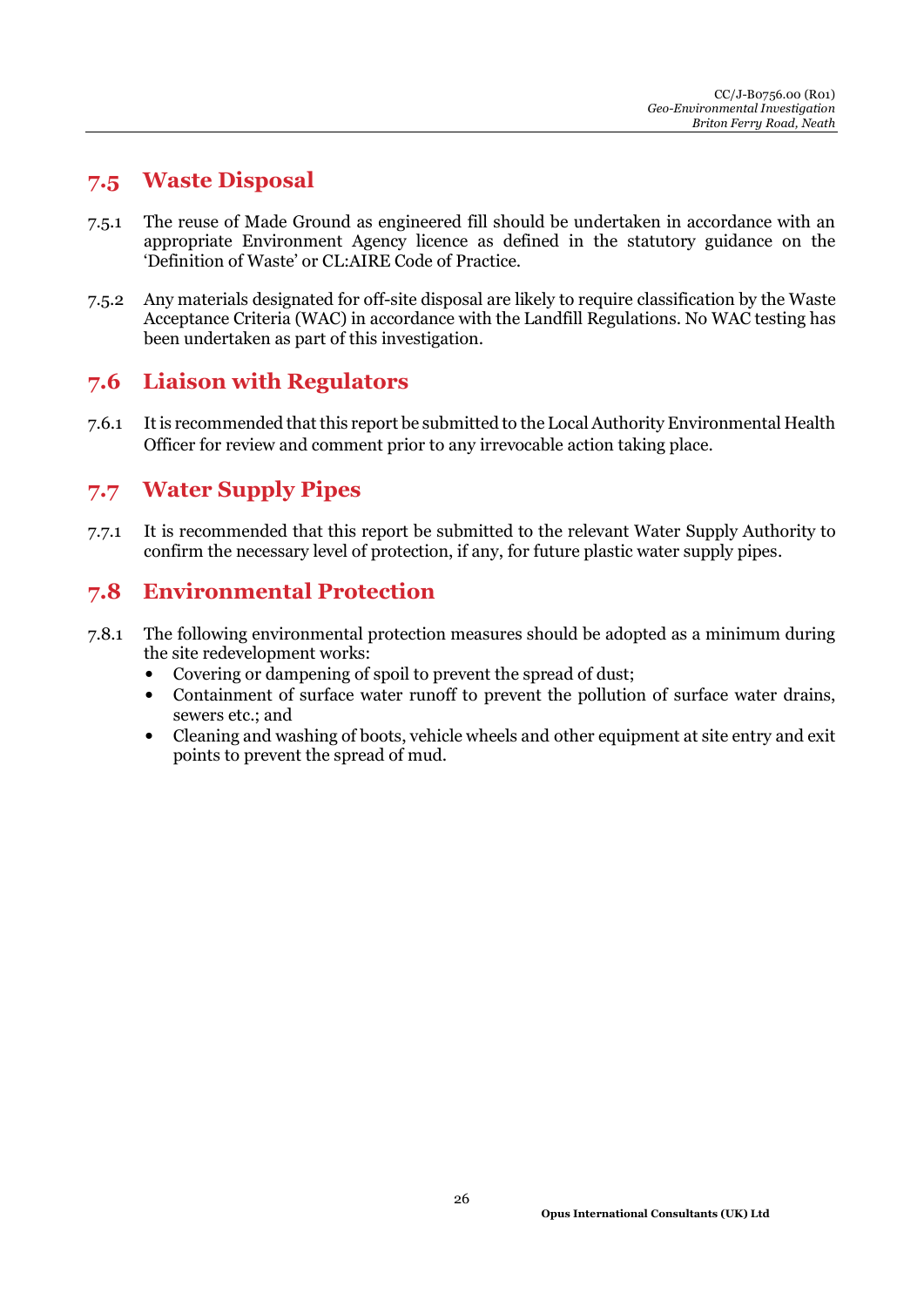## **8 Geotechnical Assessment**

### **8.1 Discussion**

- 8.1.1 In the area of the car park, the Made Ground generally comprised a thin layer of asphalt, underlain by grey gravel sub-base, and further underlain by ashy, sandy gravel and cobbles. Constituents included brick, metal, sandstone and slag. The Made Ground in this area was penetrated to a maximum depth of 1.20m bgl, and a concrete slab was identified at 0.40m bgl in WS7.
- 8.1.2 To the rear of the commercial units, the Made Ground generally comprised ashy, gravel and sand, with occasional cobbles of brick and concrete. . The base of the Made Ground was proven to the rear of the existing building at a depth of 4.7m bgl in WS3. WS4 was terminated at 0.4m upon encountered 'No Dig' tape. WS4A could not be advanced beyond 2.4 m due to refusal of the window sampling barrel.
- 8.1.3 Natural strata beneath the Made Ground was only encountered in WS3, and comprised grey, very soft consistency, very low strength CLAY.
- 8.1.4 The SPT's taken at 1.00m intervals in the Made Ground and natural strata gave the ranges of corrected 'N' values, as shown in table 6.1.
- 8.1.5 A previous investigation undertaken by ESP found that the ground conditions comprised Made Ground to depths of 3.25m to 3.60m bgl, underlain by Alluvial superficial deposits to depths of 5.95m to 7.30m bgl, and further underlain by Fluvio-glacial gravels. Concrete obstructions were identified in five of the exploratory holes. The maximum depth of the trial pits was to 3.50m bgl and the boreholes was to 15.45m bgl.
- 8.1.6 Groundwater was encountered in WS3 at a depth of 1.90m bgl within the Made Ground during the intrusive investigation. Standing groundwater levels were recorded in the monitoring wells in WS3 and WS4A at depths of 2.52m and 2.00m bgl respectively.

### **8.2 Foundation Design**

- 8.2.1 At present the finished ground levels and anticipated loadings for the proposed Lidl retail store are not known. The following account should therefore be reviewed on completion of the detailed design and planning process.
- 8.2.2 Given the presence of significant levels of Made Ground, it is considered that a piled foundation solution is the most appropriate option, taken down to the underlying gravels anticipated at depths of around 6.0m to 7.5m bgl however this would need to be confirmed by advancing deeper boreholes to ascertain the characteristics of the underlying natural strata.
- 8.2.3 A suitably experienced piling contractor should be consulted in order to derive the most appropriate and cost effective piled foundation solution.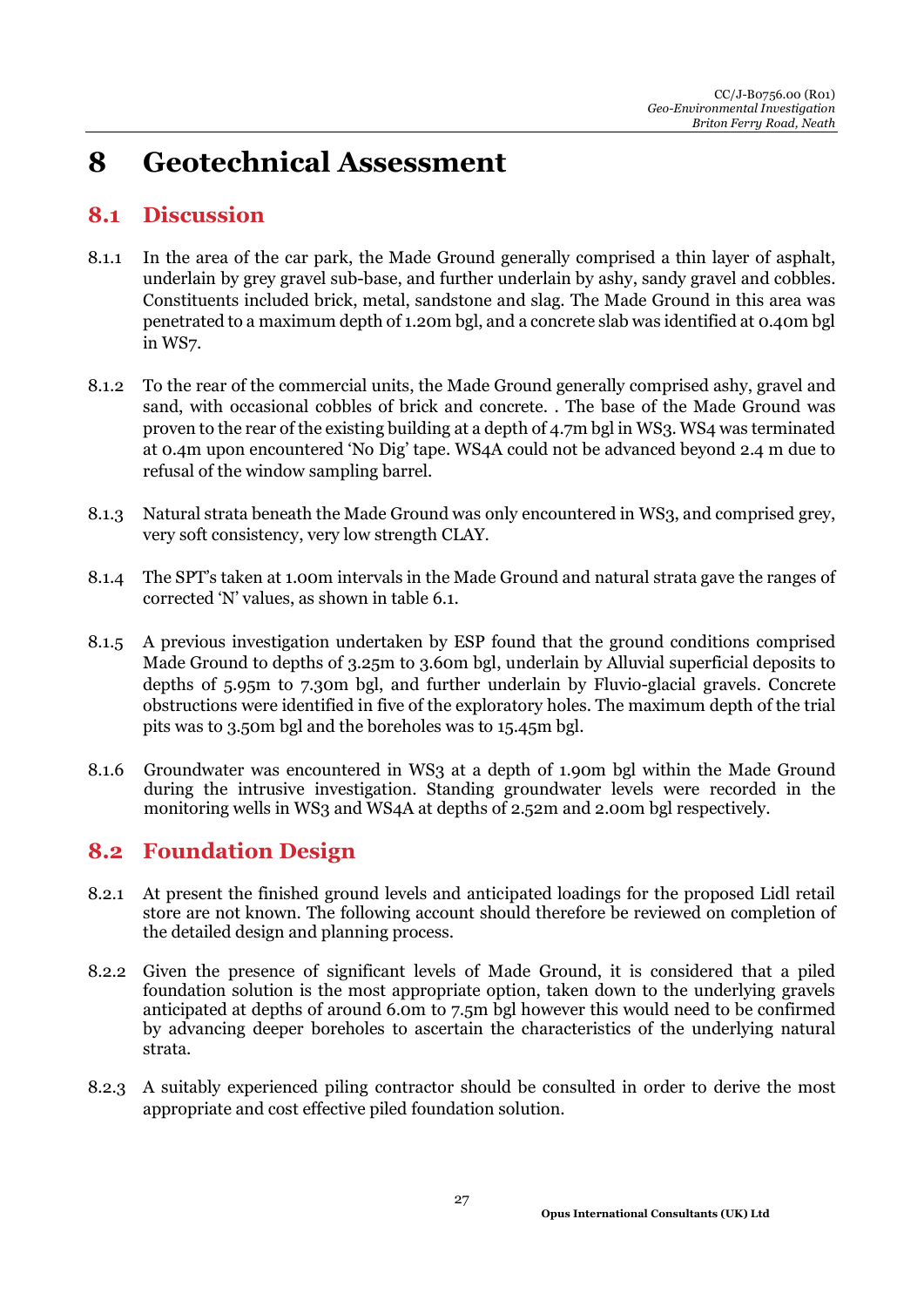### **8.3 Floor Slab Design**

8.3.1 Assuming that piled foundations are adopted for the foundation design, and in view of the variable Made Ground and low strength natural deposits, a reinforced, cast in-situ floor slab is considered to be the most appropriate.

#### **8.4 Pavement Design**

8.4.1 A significant layer of predominantly granular Made Ground was encountered across the site, although the demolition of the existing store will disturb the near surface soils. Hence it is recommended that preliminary design be undertaken based upon a Design CBR value of <2% however it is anticipated that the granular Made Ground materials could be improved to in the region of 10% following heavy proof rolling. This would however need to be confirmed by in-situ testing.

### **8.5 Buried Concrete Obstructions and Services**

- 8.5.1 A buried concrete obstruction was encountered within WS7 at a depth of 0.40m bgl. The concrete obstruction is believed to be remnants of former buildings. This was also found to be the case in some exploratory holes from the investigation carried out in 2002.
- 8.5.2 Prior to the site investigation, the provided utilities survey and utility providers' records were unable to indicate the position of gas and water supply pipes to the building. If possible, the positions of these services should be confirmed to enable more intrusive investigation to be carried out.
- 8.5.3 All former foundations and services must be located and removed to enable construction of the proposed store.

### **8.6 Construction**

- 8.6.1 Anticipated excavation depths should be readily achieved using conventional plant (JCB 3CX or similar), although larger machinery may be required to remove old foundations or slabs.
- 8.6.2 Support must be provided for all excavations requiring entry by site workers in accordance with guidance presented in CIRIA Report 97 'Trenching Practice'.
- 8.6.3 Groundwater is likely to be encountered in excavations at depths in excess of 1.90m bgl. In view of the relatively low permeability of the natural strata, it is considered that sump pumping may be appropriate to deal with groundwater entries.

### **8.7 Concrete Specification**

8.7.1 The ground conditions, pH values and water-soluble sulphate concentrations have been assessed for potential aggressive attack on concrete in accordance with BRE Special Digest 1 'Concrete in Aggressive Ground (2005)'.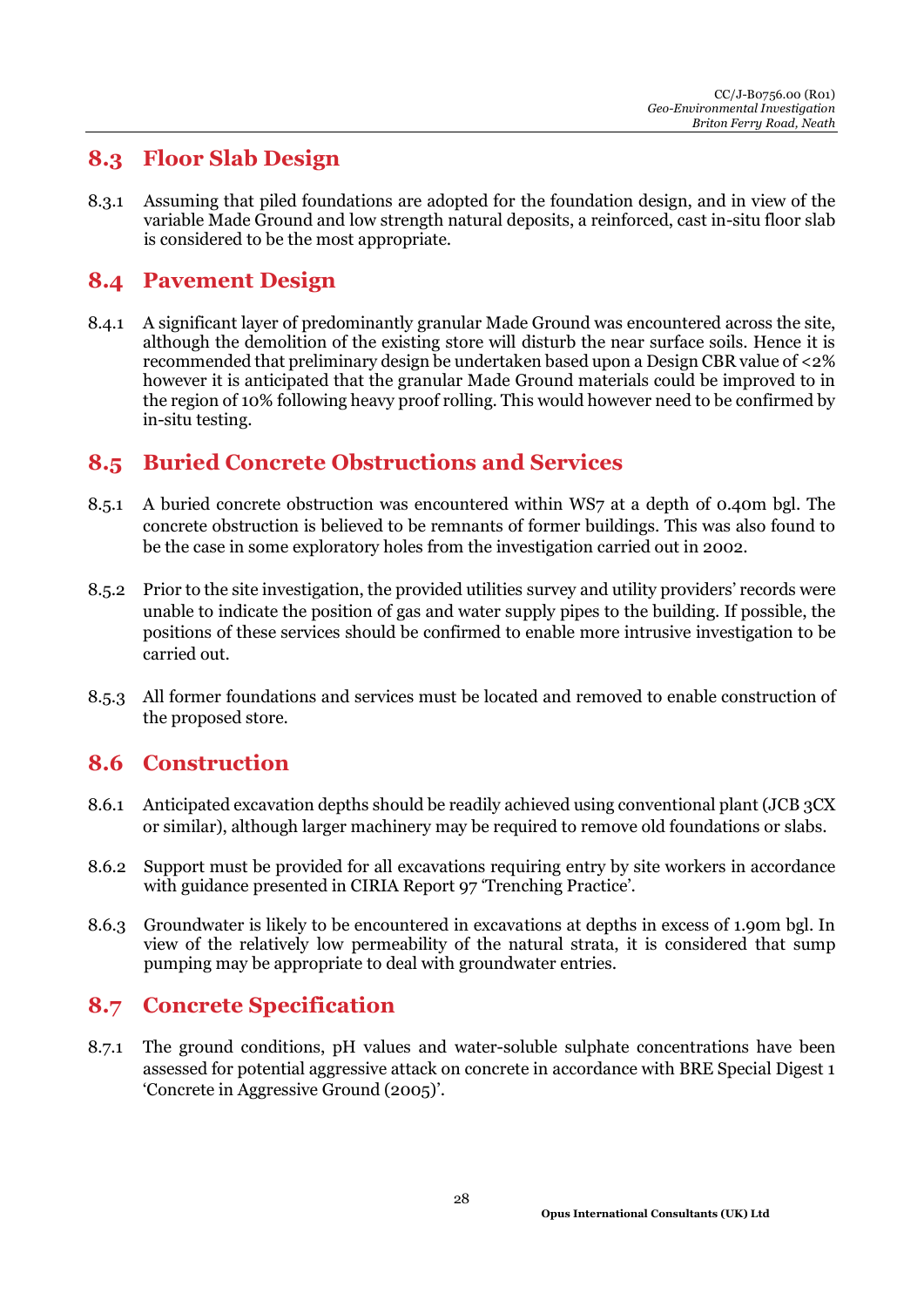- 8.7.2 A review of the pH values and water-soluble sulphate concentrations for the whole site has indicated that the Made Ground, natural soils beneath the site fall within Design Sulphate Class DS-2 and ACEC (Aggressive Chemical Environment for Concrete) Class AC-2.
- 8.7.3 The specific concrete mixes for the DS Class to be used at the site will be determined, mindful of the ACEC Class, by the site-specific concrete requirements in terms of the required durability and structural performance. These are assessed in terms of the Structural Performance Level (SPL) and any Additional Protection Measures (APM).

#### **8.8 Soakaways**

8.8.1 Soakaway tests in accordance with BRE 365 have not been undertaken as part of this investigation. Given the significant thicknesses of Made Ground, and the presence of natural cohesive strata beneath, it is considered that soakaways are unlikely to provide a suitable drainage solution for the proposed development.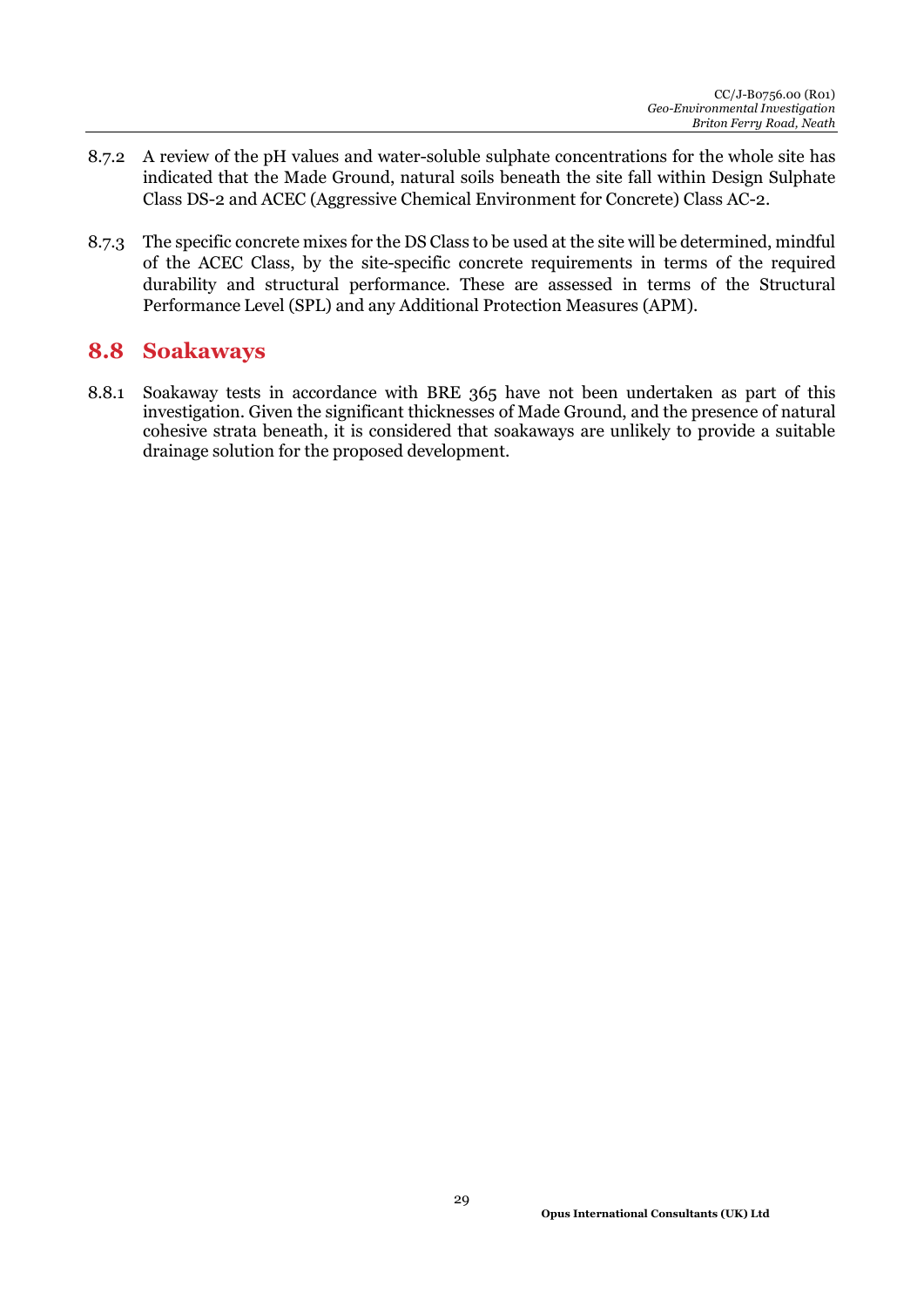## **9 Recommendations**

- 9.1 The following further works are recommended prior to the redevelopment of the site:
	- Undertake further investigation consisting of deep boreholes to confirm the depth and characteristics of the underlying natural strata to enable pile design.
	- Undertake a watching brief and inspection of the exposed Made Ground by a suitably qualified Geo-Environmental Engineer in the areas within close proximity of WS1, WS3 and WS6 during demolition to determine the extent of the asbestos impacted areas. Appropriate remedial and mitigation measures can then be determined.
	- Design appropriate remedial and mitigation measures for asbestos impacted Made Ground.
	- Submission of this report to the Local Authority Environmental Health Officer for review and comment prior to any irrevocable action taking place. Further gas monitoring if required.